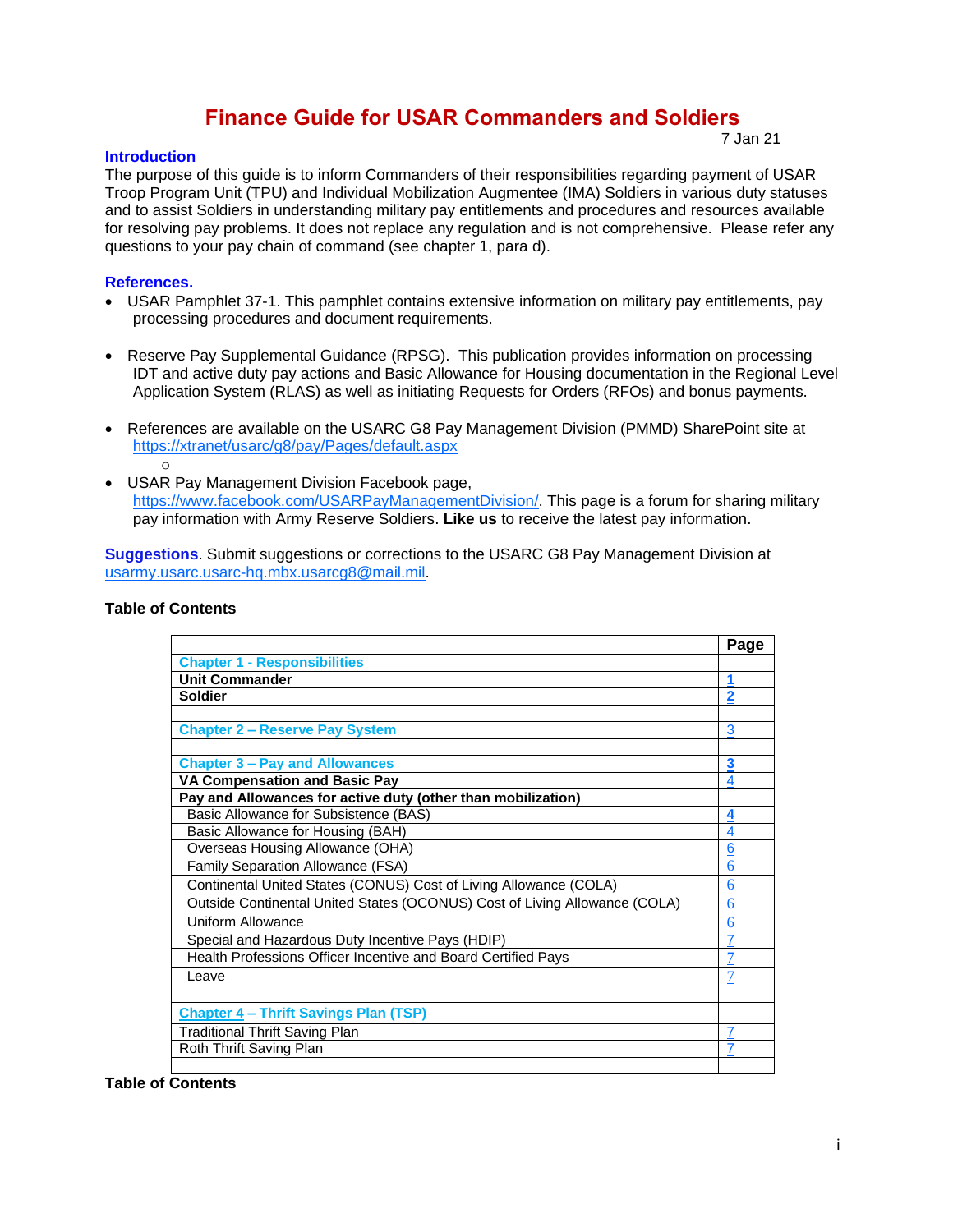|                                                                                  | Page     |
|----------------------------------------------------------------------------------|----------|
| <b>Chapter 5 - Leave</b>                                                         | 8        |
| Emergency Leave                                                                  | 8        |
| Rest and Recuperation (R&R) Leave                                                | 8        |
| Non-Chargeable Rest and Recuperation (NCR&R) Leave                               | 8        |
| Disposition of Unused Leave                                                      | 8        |
|                                                                                  |          |
| <b>Chapter 6 - Duty Types</b>                                                    |          |
| <b>Inactive Duty Training (IDT)</b>                                              | 8        |
| Battle Assembly (BAs, drill type 11)                                             | 8        |
| Additional Flight Training Periods (AFTP, drill type 31)                         | 9        |
| Additional Training Assemblies (ATAs, drill type 41)                             | 9        |
| Funeral Honors Duty (FHD, drill type 44)                                         | 9        |
| Additional Airborne Battle Assemblies (AABA, drill type 51)                      | 9        |
| Medical/Dental Readiness Periods (MDRPs, drill type 61)                          | 9        |
| Readiness Management Assemblies (RMAs, drill type 91)                            | 9        |
| Hazardous Duty Incentive Pay (ACIP, Flight, Parachute Duty or Demolition pay) or | 9        |
| Special Duty Assignment Pay (SDAP)                                               |          |
| <b>Active Duty</b>                                                               | 9        |
| Unit Annual Training (AT)                                                        | 9        |
| Active Duty of less than 30 days                                                 | 9        |
| Active Duty more than 30 days                                                    | 10       |
| Active Duty for Training (ADT) of more than 139 days and Operational Support -   | 10       |
| Reserve Component (ADOS-RC)                                                      |          |
| <b>Mobilization</b>                                                              | 10       |
| Hostile Fire Pay (HFP)/Imminent Danger Pay (IDP)                                 | 10       |
| Hardship Duty Pay for Location Assignment (HDP-L)                                | 10       |
| Hostile Fire Pay (HFP)/Imminent Danger Pay (IDP)                                 | 10       |
| Hardship Duty Pay for Location Assignment (HDP-L)                                | 10       |
| Assignment Incentive Pay (AIP)                                                   | 10       |
| Combat Zone Tax Exclusion (CZTE)                                                 | 10       |
| Savings Deposit Program (SDP)                                                    | 10       |
| Reserve Income Replacement Program (RIRP)                                        | 11       |
| Service Members Group Life Insurance (SGLI)                                      | 11       |
| Combat Service Members Life Insurance                                            | 11       |
| Pay and Allowances Continuation Program (PAC)<br><b>Other Consideration</b>      | 11       |
| Arrange to pay your bills                                                        | 11<br>11 |
| Get your legal affairs in order                                                  | 12       |
| Ensure that your pay account is accurate                                         | 12       |
| <b>Important Documentation</b>                                                   | 12       |
| One-on-one Finance Interview                                                     | 12       |
| Pay Issues while Deployed                                                        | 13       |
| Obtaining Cash While Deployed                                                    | 13       |
| <b>Financial Assistance</b>                                                      | 13       |
| <b>Demobilization</b>                                                            | 13       |
| Post-Demobilization Home Station Processing                                      | 14       |
|                                                                                  |          |
| <b>Chapter 7 - Travel</b>                                                        | 14       |
| References                                                                       | 14       |
| <b>Importance of Travel Orders</b>                                               | 14       |
| <b>TDY Travel Entitlements</b>                                                   | 14       |
| Methods of publishing travel orders                                              | 15       |
| AT/ADT/ADOS-RC TDY Allowances                                                    | 15       |
| Lodging portion of per diem                                                      | 15       |
| Incidental Expense portion of per diem                                           | 15       |
| Meal portion of per diem                                                         | 15       |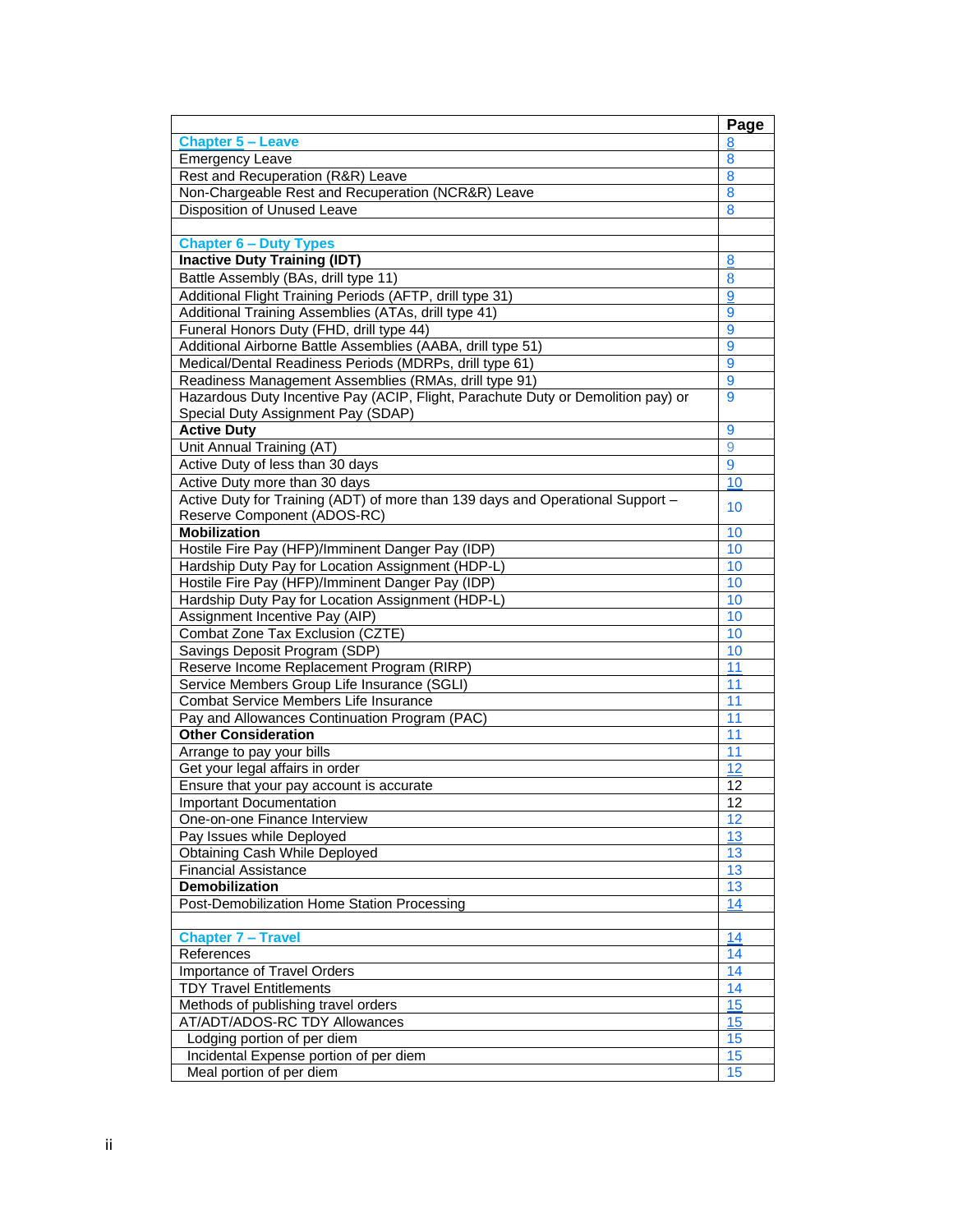# **Table of Contents**

|                                                                                      | Page      |
|--------------------------------------------------------------------------------------|-----------|
| Mileage                                                                              | 16        |
| <b>Inactive Duty Training TDY Allowances</b>                                         | 16        |
| Permanent Change of Station travel allowances                                        | 16        |
| <b>Contingency Operations travel allowances</b>                                      | 16        |
| <b>Travel Payments</b>                                                               | 16        |
| Methods of Payment                                                                   | 17        |
| <b>Travel Advances</b>                                                               | 17        |
| <b>Travel Reimbursement</b>                                                          | 18        |
| Local travel (inside commuting distance of duty location, no travel orders required) | 18        |
| Local travel (inside commuting distance, outside corporate limits)                   | 18        |
| Temporary duty                                                                       | 18        |
| Permanent Change of Station (PCS)                                                    | 18        |
| Travel voucher preparation                                                           | 18        |
| Other types of travel vouchers                                                       | <u>19</u> |
| Submitting travel claims                                                             | 19        |
| <b>Electronic Fund Transfer</b>                                                      | 19        |
| Government Travel Charge Card                                                        | 19        |
| Manual voucher submission                                                            | 20        |
|                                                                                      |           |
| <b>Chapter 8 - Selected Reserve Incentive Program</b>                                |           |
| Initial bonus payments                                                               | 20        |
| Bonus installment payments                                                           | 21        |
| Suspension, termination and recoupment of bonuses                                    | 21        |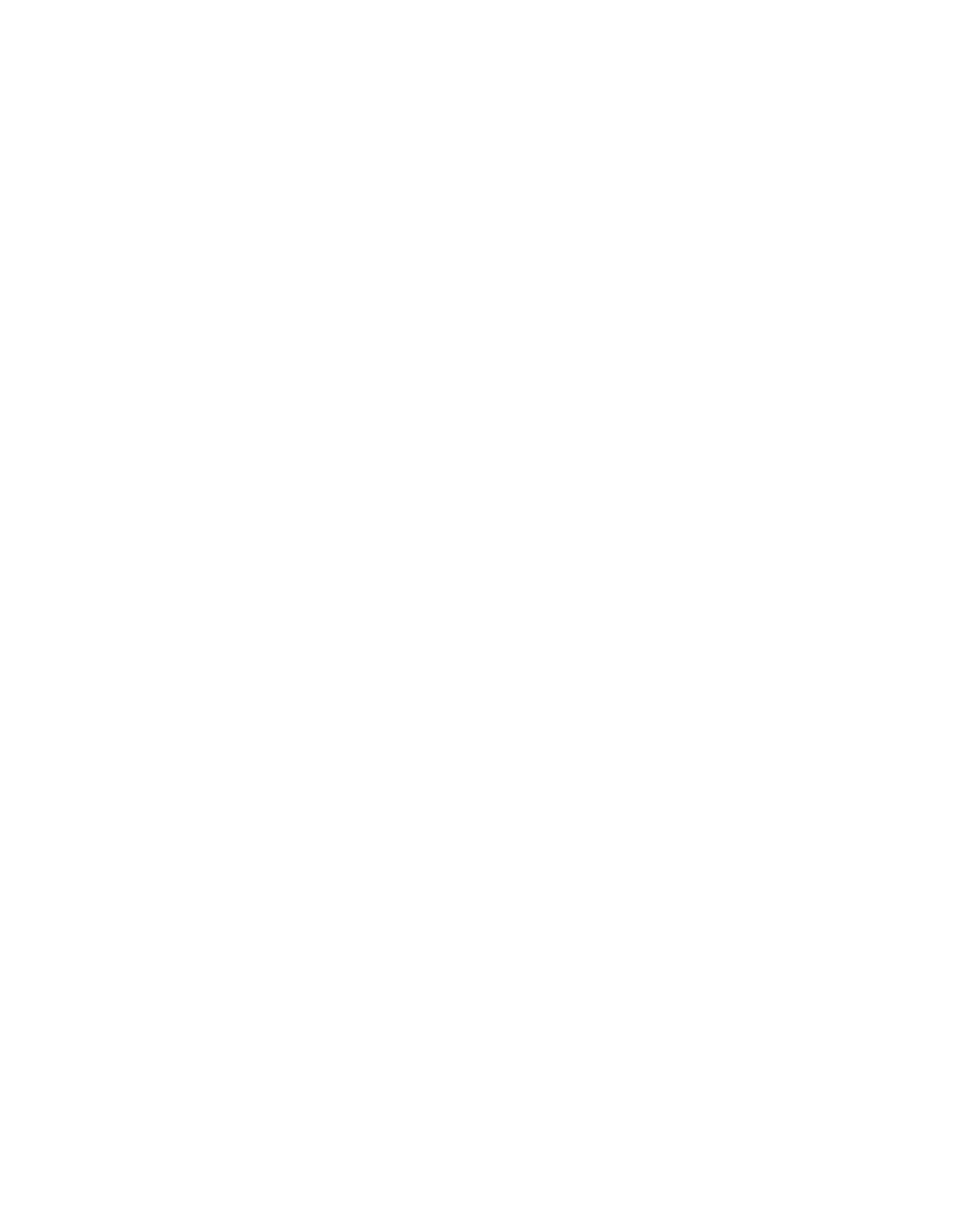### **Chapter 1 - Responsibilities**

Soldier pay is a unit commander responsibility. Commanders who place emphasis on timely and accurate pay experience better retention and fewer IG and Congressional inquiries. It is important for leaders and Soldiers to understand that accurate payment of Soldiers relies on accurate data in both the Soldier's personnel and pay records. It is also important to understand that the personnel and pay systems only share a small amount of data. Most personnel actions that affect military pay must be sent to the USAR Pay Center (UPC) for recording in the Soldier's pay record. Failure to take this step will result in incorrect military pay. For instance, while enlisted advancements and promotions in RLAS also update Soldier pay accounts, officer promotions do not. For officer promotions, the unit must record the promotion in the RLAS personnel module and send the promotion order to the UPC to update the Soldier's pay record. Many pay errors result from lack of awareness of pay processing procedures. See USAR Pamphlet 37-1 and the RPSG referenced in the introduction section of this guide for pay processing procedures.

Squad leaders, First Sergeants, unit commanders, and others throughout the Chain of Command, must ensure that they, and each of their Soldiers, are familiar with the information in this guide. Leaders must be prepared to assist their Soldiers with any financial questions or issues and know who to contact regarding issues they cannot resolve.

### <span id="page-4-0"></span>**1-1. Unit Commander**

Commanders have overall responsibility for the accuracy and timeliness of Soldier pay and compliance with Army Reserve standards for military pay. Commanders must be proactive in ensuring that the Army Reserve Administrator (ARA) or Reserve Personnel Action Center is processing pay timely, responding to Soldier inquiries, and retaining substantiating documents in unit files or the Soldier's Official Military Personnel File in iPERMS, as required. In addition, commander have the following primary responsibilities:

 **a.** Review and certify the following unit pay reports NLT than the suspense date established monthly via a USARC G8 Reserve Pay message.

- Unit Commanders Pay Management Report (UH022-2004) (UCPMR). A monthly report of critical Soldier pay information that must be current to ensure accurate payments. The ARA or RPAC must download the report from the Regional Level Application System (RLAS) Resource Management module and reconcile the report IAW Appendix I, USAR Pam 37-1. The commander must sign and date the report attesting to the ARA/RPAC's actions no later than the suspense date established monthly by USARC G-8 via a Reserve Pay message. The suspense date is 30 days after each month's report is available in RLAS. The USARC G8 sends Reserve Pay messages to ARAs and RPACs and posts them to S1 Net. Retain the report in the unit files IAW Appendix K, USAR Pam 37-1.
- SELRES Pay/Per Data Discrepancy Issues Subset Report. Compares key data elements in the Soldier's personnel and pay records that may cause incorrect payments. The report also identifies Soldiers who have a record in one system but not the other. The ARA or RPAC must download the report from the Commander's Strength Management Module (CSMM) and reconcile the report IAW Appendix L, USAR Pam 37-1. The commander must sign and date the report attesting to the ARA/RPAC's actions no later than the suspense date established monthly by USARC G-8 via a Reserve Pay message. Retain the report IAW Appendix K, USAR Pam 37-1.

 **b.** Certify certain pay documents. (USAR Pam 37-1, para 1-12).

 DA Form 5960 to start Basic Allowance for Housing (BAH). The only authorized version of the DA 5960 for TPU Soldiers is the version produced in the RLAS DA 5960 module. Only the commander or first commissioned officer in the Soldier's chain of command may certify or recertify this form. Units must ensure that Soldiers recertify their BAH entitlement with a new RLAS DA 5960 during the annual record review and must upload the form to the Soldier's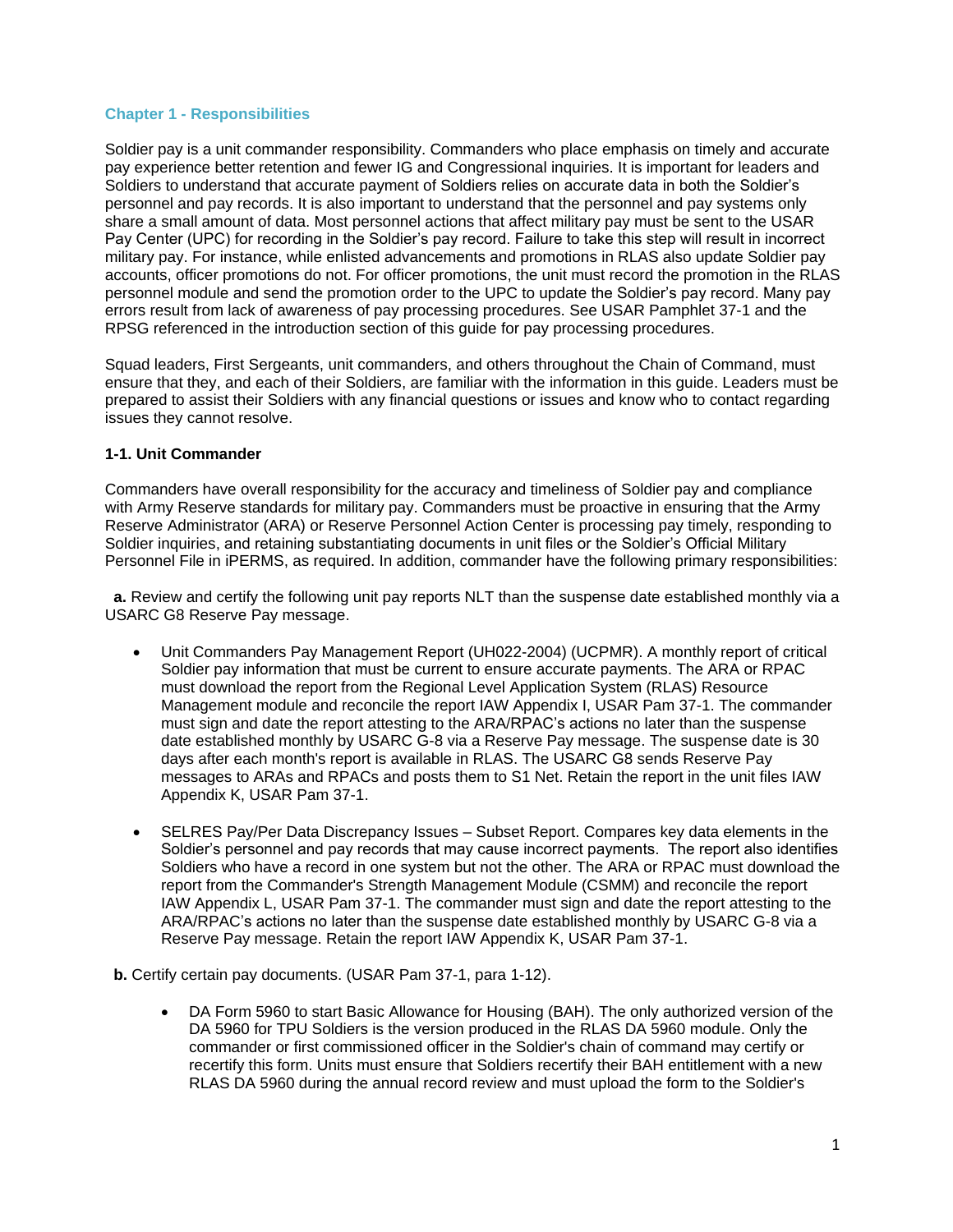Army Military Human Resources Record (AMHRR) in iPERMS. Lack of, or outdated DA 5960s, are a recurring roadblock to USARC meeting DOD mandated Audit standards.

- Only the unit commander, or an alternate certifying officer appointed on an additional duty appointment, may certify the following pay documents. Do not appoint anyone responsible for processing Reserve pay actions as an alternate certifying officer
	- **RLAS IDT Attendance Rosters.**<br>RLAS Unit AT Annexes
	- RLAS Unit AT Annexes.
- **c.** Designate individuals via an additional duty appointment memorandum authorized to:
	- input pay in RLAS (RPSG, para 1-8). Submit the additional duty appointment memorandum and a completed DD 2875 to your Functional Command G8. Revoke access via a memorandum and DD 2875 to your command G8 when users depart the unit or no longer require access. RLAS access is an inspectable item. See RPSG para 1-8 and 1-9 for RLAS access instructions.
	- control RLAS IDT Attendance Rosters during Battle Assemblies.
	- review pay transactions processed in RLAS (USAR Pam 37-1, para 3-2 g, RPSG paras 2-23l, 3-26. 4-25d, 5-15a) prior to assigning the transmittal letter. This secondary review of the ARA's input is mandatory and an inspectable item.

<span id="page-5-0"></span> **d.** Ensure that Soldiers receive pay timely. USAR Pam 37-1 prescribes the following timelines for pay processing:

- Battle Assemblies process in RLAS within 24 hours of completion. RST and Additional Drill Assemblies, process in RLAS within 72 hours of receipt of the DA Form 1380.
- AT, ADT, ADOS-RC orders of less than 8 days, process in RLAS within 72 hours of receipt of signed order.
- AT, ADT, ADOS-RC orders of more 8-29 days, process in RLAS NLT the first day of duty to ensure payment on or about the last day of duty.
- Active duty over 30 days on an Army installation listed in appendix C of USAR Pam 37-1. Soldiers must in-process with the installation finance office. Soldiers must present their certified DA 5960 during in-processing.
- Mobilization. Units **must** start mobilization pay in the RLAS RM mobilization module. Units can start pay between the home station report date and 7 days after the mobilization station report date. The mobilization station finance office **WILL NOT** start pay for mobilizing USAR Soldiers. The unit is **ALWAYS** responsible to start mobilization pay via RLAS even for Soldiers reporting directly to the mobilization station. Units who miss the window to start mobilization pay must submit mobilization orders, DA 5960s, DA 4187s (for COLA) and DD 1561 for Family Separation Allowance (if applicable) ASAP to the USAR Pay Center.

#### $\bullet$ **1-2. Soldier Responsibilities**

**a.** Read this guide to understand how your pay works and how to resolve pay problems.

**b.** Keep your records current. Information from your personnel and pay records determines what you are paid. You may receive email notices from the USARC G8 when any of your key personnel and pay information, such as pay grade and years of service, does not match. These errors may cause incorrect pay. Please read these messages and follow their instructions. The following information must be current to ensure your pay is accurate. Report changes to your ARA or RPAC immediately.

- Home address.
- Servicemembers Group Life Insurance (SGLI) and Family Servicemembers Group Life Insurance (FSGLI) elections.
- Dependent information (marriage, separation, divorce, or birth, adoption or death of dependents) for Basic Allowance for Housing entitlement. Obtain a certified copy of your DA 5960 from your unit and ensure that it and your dependent documents are in your personnel record in iPERMS.
- Bank account information. Direct Deposit of military pay is mandatory. Always enter the new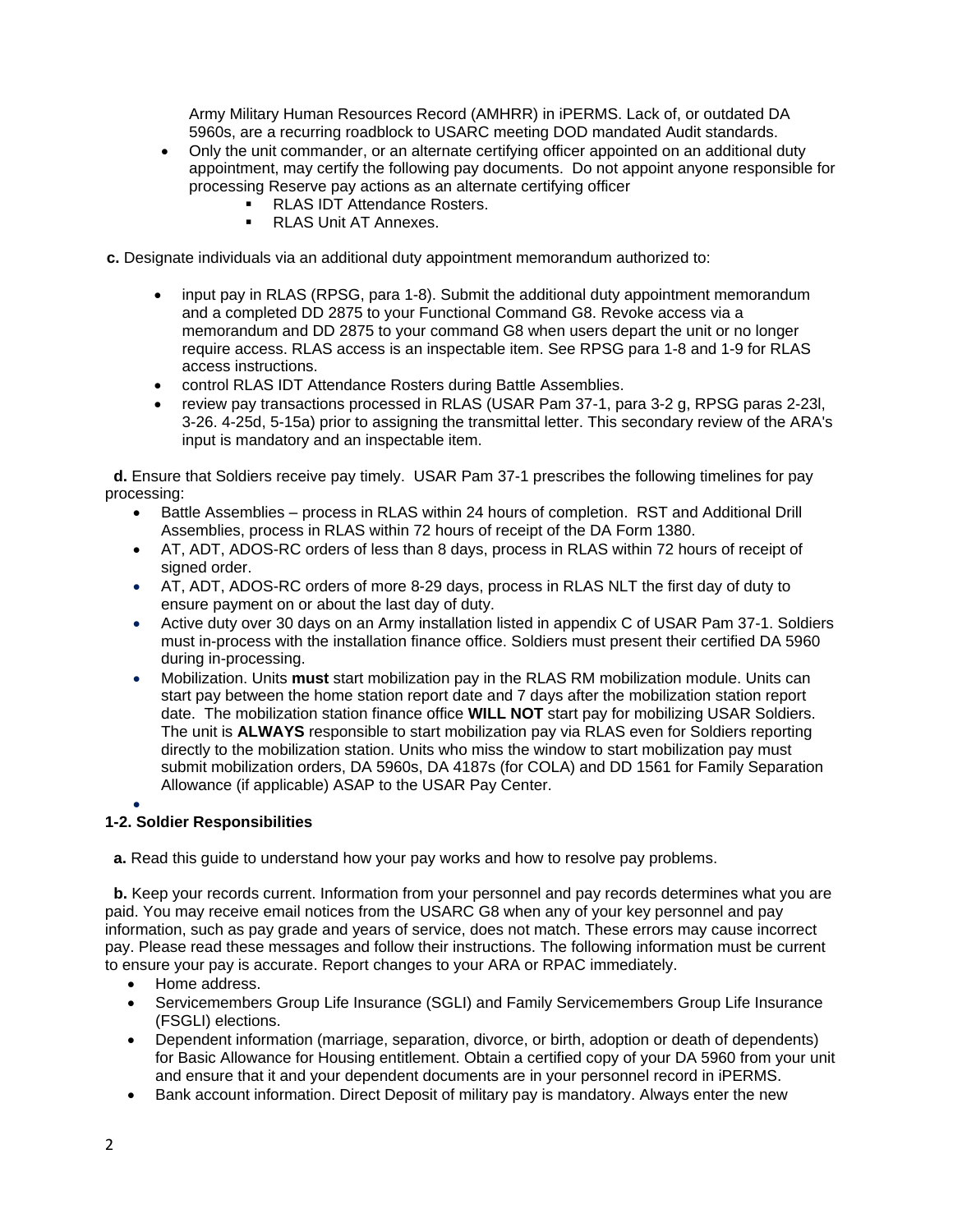account information in myPay before closing your old account. Failure to do so may result in your old bank receiving your pay and returning it to the Treasury. All government employees must receive their payments by direct deposit. Use myPay to establish direct deposit or provide an SF 1199A completed by your bank to your ARA/RPAC.

- Use myPay **[https://mypay.dfas.mil](https://mypay.dfas.mil/)** to make changes to your pay account and access pay documents. Changes made in myPay normally update your pay account within 24 hours. You should receive a myPay PIN automatically upon assignment to the USAR. If not, you can request myPay access from the myPay website. **NEVER SHARE YOUR myPay PIN or PASSWORD.**  Some of the things myPay allows you to do are:
	- o View/Print your Leave and Earnings Statement (LES)
	- o Print your W-2
	- o Change your Direct Deposit/Electronic Funds Transfer (EFT) information
	- o Make federal and state tax changes
	- o Make changes to your Thrift Savings Plan (TSP)
	- o View/print your Travel Voucher Advice Of Payment (AOP)

# **c. Review your LES**

Use myPay to view your LES. The Army discourages mailing of LESs. Ensure that all the information regarding your pay grade, taxes, bank, and dependents (BAQ field on your LES) are correct. Each time you receive pay, review your LES and ensure that you received the correct entitlements and read the remarks section. Contact your ARA immediately if you were under or overpaid, have questions concerning your LES or need to update your dependent information.

# **d. Know and use your pay chain of command**

Your unit should have a pay chain of command flyer on the unit bulletin board. If your ARA/RPAC cannot resolve your problem, they must contact the Readiness Division (RD) Finance Division in your unit's region for assistance. If you feel that your unit is not resolving your problem, contact the RD below that services your unit's state.

| <b>RD</b> | <b>Inquiry Line</b>                                          | <b>Fax number</b> | <b>Inquiry Email address</b>                                                                                                                               |
|-----------|--------------------------------------------------------------|-------------------|------------------------------------------------------------------------------------------------------------------------------------------------------------|
| 63rd RD   | (650) 526-9700                                               | (650) 968-2382    | usarmy.usarc.63-rsc.mbx.special-pay-inquiry@mail.mil                                                                                                       |
|           | Provides support for: AR, AZ, CA, NM, NV, OK, TX             |                   |                                                                                                                                                            |
| 81st RD   |                                                              |                   | (803) 751-7293 (803) 751-6520 usarmy.usarc.81-rsc.mbx.financed@mail.mil                                                                                    |
|           | Provides support for: AL, FL, GA, KY, LA, MS, NC, PR, SC, TN |                   |                                                                                                                                                            |
| 88th RD   |                                                              |                   | (608) 388-0905 (608) 388-0722 usarmy.usarc.88-rsc.mbx.finance-inquiries@mail.mil                                                                           |
|           |                                                              |                   | Provides support for: CO, IA, ID, IL, IN, KS, MI, MN, MO, MT, ND, NE, OH, OR, SD, UT, WA, WI, WY                                                           |
| 99th RD   |                                                              |                   | (609) 562-7986 (609) 562-7979 usarmy.usarc.99-rsc.mbx.pay-support@mail.mil<br>Provides support for: CT, DC, DE, MA, MD, ME, NH, NJ, NY, PA, RI, VA, VT, WV |

# <span id="page-6-0"></span>**Chapter 2 - Reserve Pay Systems**

The Defense Joint Military Pay System-Reserve Component (DJMS-RC) calculates pay for Inactive Duty Training (IDT), all types of active duty and bonuses. The system receives transactions from RLAS, the USAR Pay Center and Army finance offices that result in payments to Soldiers.

DJMS-RC has multiple pay dates (up to eight) each month. Each payment generates an LES containing information applicable to the payment. Payments for IDT normally occur within 10 days of duty performance. Soldiers on active duty of 30 or more days, typically receive pay and an LES on the first and 15th of each month. Your unit can provide an estimate of when other types of duty will pay. DJMS-RC does not provide a summary LES of all payments for the month. You should print each of your LESs from myPay and keep them. You may need them in the future, especially to correct errors in your retirement points.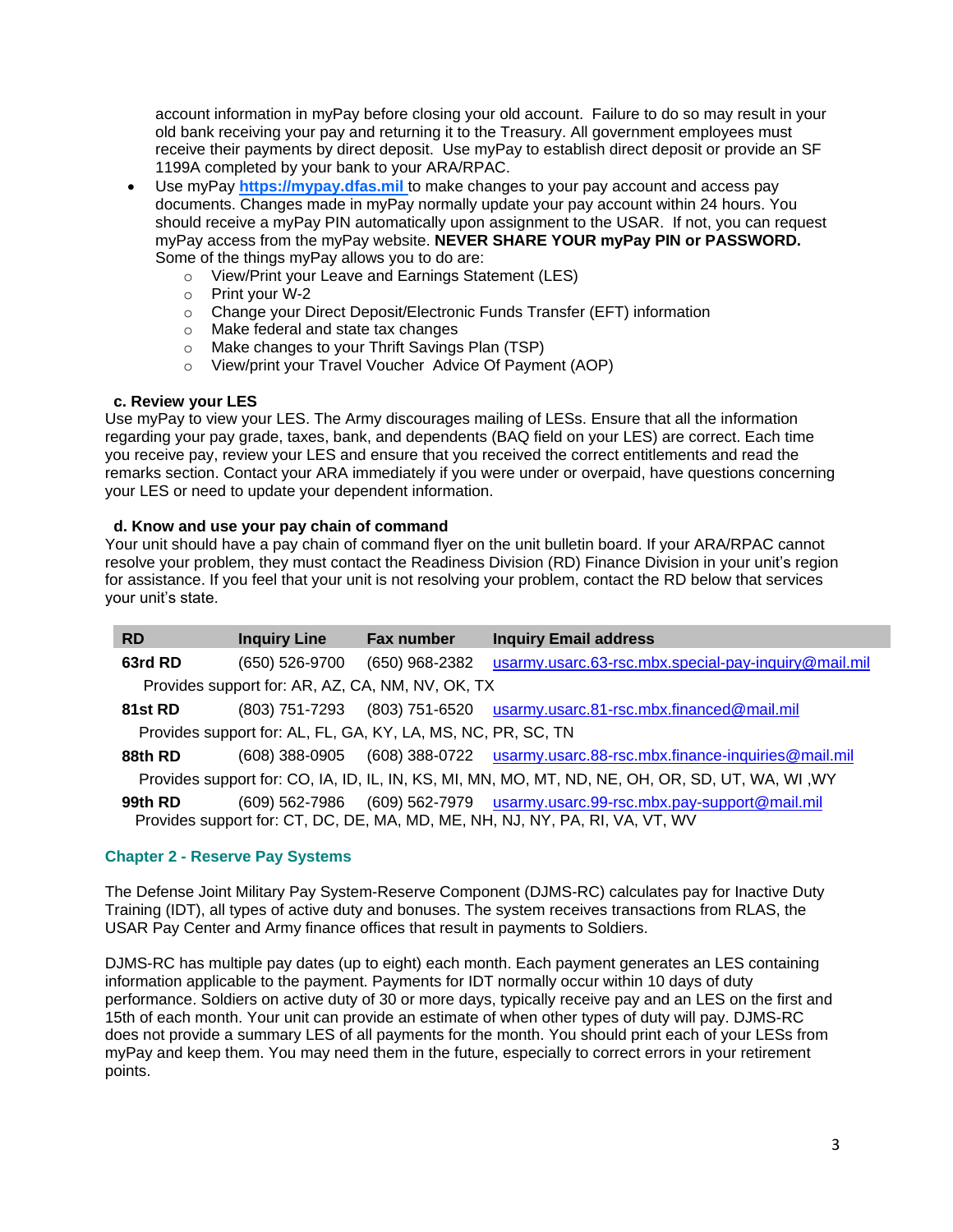### **Chapter 3 - Pay and Allowances**

Law establishes military pay and allowances. Congress votes annually on types and amounts of pay.

### <span id="page-7-0"></span>**VA Compensation and Basic Pay**

#### **a. Veterans Administration (VA) Disability Compensation**

Soldiers with service-connected disabilities may receive VA DC. Soldiers cannot receive VA DC and military pay for the same day, they must elect payment of one or the other. In almost all cases, it is to the Soldier's advantage to elect military pay as it is normally a higher rate per day than VA DC.

Soldiers in receipt of VA DC must make an election regarding their VA DC at the end of each fiscal year (30 Sep) by completing VA Form 21-8951-2 and mailing a copy to the address on the form. The VA will automatically debt DC payments for Soldiers who do not provide a VA 21-8951-2. Soldiers must waive either VA Disability Compensation or Military Pay and Allowances for the number of Inactive and Active duty days performed during the Fiscal Year.

When a Soldier elects to waive VA DC for periods of duty, the VA will reduce the Soldier's DC for the next year by the number of duty days performed during the previous FY. Soldiers electing to waive military pay must be counseled by their ARA to ensure they understand the financial impact of their decision and that they will incur a debt for all military pay received during the previous FY. **NOTE:** Do not drill for points only to avoid receiving military pay. Soldiers must make an election in writing regarding the disposition of their VA DC. Soldiers wishing to waive military pay must make this election on a VA 21-8951-2. The unit will send the form to finance to prevent future payments.

Soldiers can view the video at<https://youtu.be/l2b1bwSqhHY> to determine whether waiving their VA DC or military pay is beneficial to them. VA DC rate tables are on the VA website at<http://va.gov/> "Benefits, Disability Compensation".

 **b. Basic Pay.** Basic Pay is payable for all periods of active duty and all types of IDT except when performing IDT for only retirement points. Your Pay Entry Basic Date (PEBD), and your pay grade determine your rate of Basic Pay. The PEBD is calculated by subtracting all of your prior service from the date of your last entry in to the USAR. Soldiers frequently have errors in their PEBD that cause over or underpayments of Basic Pay. Ensure that the PEBD reflected on your LES accounts for all of your prior military service.

Basic Pay is taxable unless you are eligible for the Combat Zone Tax Exclusion. For active duty periods of less than 30 days, you will receive Basic Pay for each calendar day. For active duty periods of 30 days or more, Basic Pay is payable on a 30-day month. You will not receive Basic Pay for the 31<sup>st</sup> of any month. You will receive 30 days of Base Pay if you are on duty the entire month of February. You will receive 1 day of Basic Pay for each IDT period of four or more hours. When your unit schedules two IDT periods on a day you will receive two days of Basic Pay.

### <span id="page-7-1"></span>**3-1. Active Duty Allowances**

### **a. Basic Allowance for Subsistence (BAS)**

BAS is a non-taxable allowance payable to all officers and enlisted Soldiers while on active duty with the exception of Initial Entry Training. BAS is prorated for partial months. BAS rates are at **<https://www.dfas.mil/MilitaryMembers/payentitlements/Pay-Tables/>**. BAS reflects as "SUBSISTENCE ALWS" on your LES. BAS is collected from a Soldier's pay when government meals are available without cost to the Soldier, such as during unit annual training or when participating in an exercise with meals at no cost.

### **b. Basic Allowance for Housing (BAH)**

BAH is a tax-free allowance to help defray the cost of private housing. BAH is payable to all Soldiers while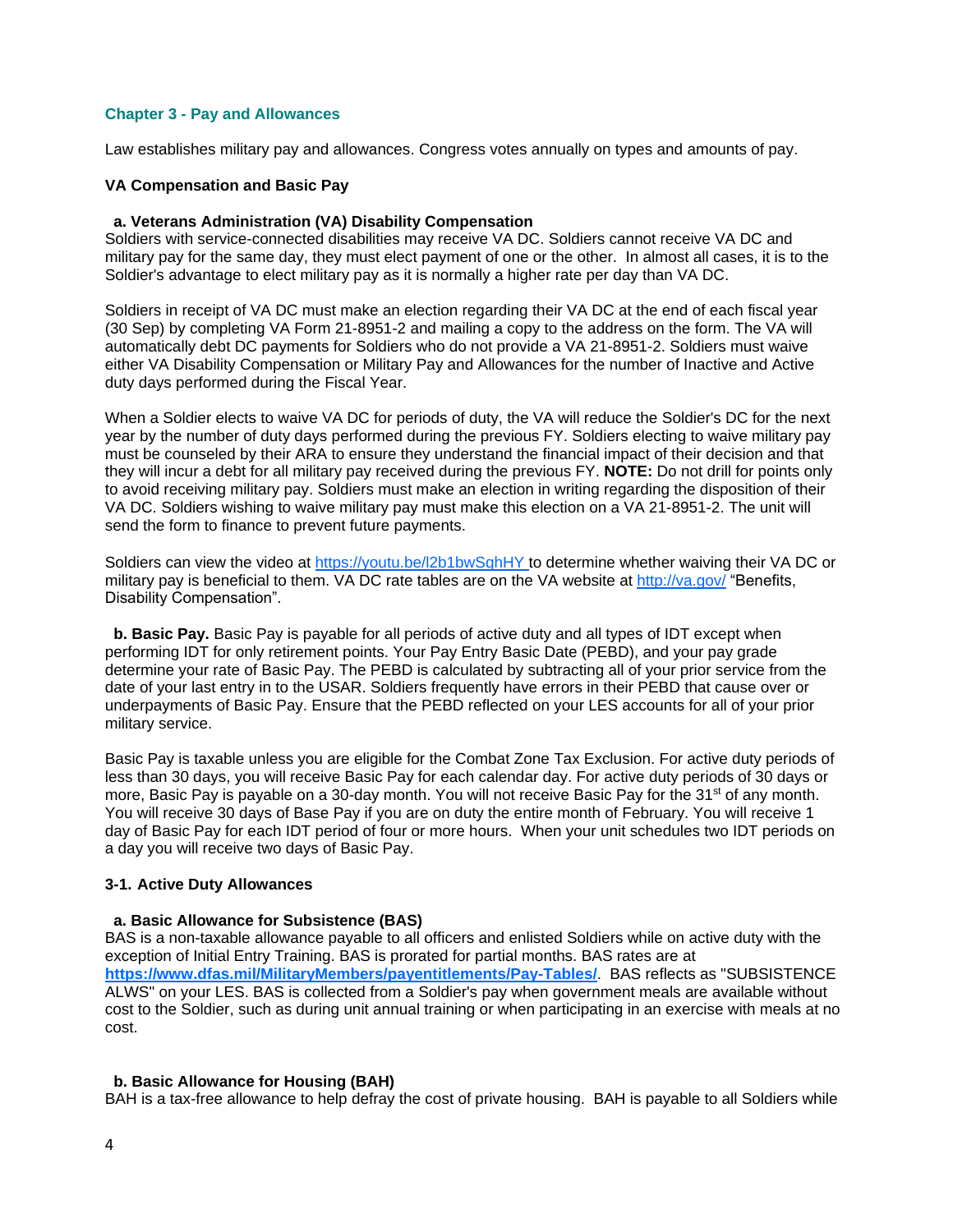on active duty (all types) with the exception of Soldiers without dependents who do not maintain a residence during Initial Entry Training. There are several types of BAH. The type you will receive depends on the type and length of duty, your home address and dependent status Soldiers with dependents must provide documents (marriage certificates, divorce decrees, court orders, etc.) to their ARA/RPAC upon assignment to the unit and as their dependent information changes. The table below explains the different types of BAH payable under various types of duty:

| <b>ORDER TYPE</b>         | <b>NUMBER OF</b><br><b>DAYS</b> | <b>BAH TYPE</b><br><b>PAYABLE</b> | <b>RATE PAYABLE</b>    |
|---------------------------|---------------------------------|-----------------------------------|------------------------|
| AT, ADT, ADOS-RC          | Less than 31                    | BAH-RC (note 1)                   | Flat rate by rank      |
| <b>ADT</b>                | 31-139                          | BAH (note 2)                      | Primary residence rate |
| <b>ADT</b>                | $140 + in$ one location         | BAH (PCS, note 3)                 | Duty location rate     |
| ADOS - (CO, OPS, RC)      | 31-180                          | BAH (note 2)                      | Primary residence rate |
| ADOS- (CO, OPS, RC)       | $181 + in$ one location         | BAH (PCS, note 3)                 | Duty location rate     |
| <b>MOBILIZATION</b>       | <b>ANY</b>                      | BAH (note 2)                      | Primary residence rate |
| <b>ACCESSION TRAINING</b> | Less than 31                    | BAH-RC (note 1)                   | Flat rate by rank      |
| <b>ACCESSION TRAINING</b> | 31-139                          | BAH (note 2)                      | Primary residence rate |
| <b>ACCESSION TRAINING</b> | $140 +$                         | BAH (note 2)                      | Duty location rate     |

Note 1 - BAH-RC is a standard rate. The BAH-RC rate depends on your by pay grade and whether or not you have dependents. BAH-RC rates are available at

https://www.dfas.mil/MilitaryMembers/payentitlements/Pay-Tables/.

Note 2 – BAH rates are determined by rank, whether you have dependents and the ZIP code of your residence at time of call to active duty.

Note 3 - BAH rates are determined by rank, whether you have dependents and the ZIP code of your PCS duty location. Exceptions may apply for PCS to OCONUS location. Consult your unit. BAH rates are at [http://www.defensetravel.dod.mil/site/bahCalc.cfm.](http://www.defensetravel.dod.mil/site/bahCalc.cfm)

The table below depicts BAH entitlement for Soldiers with a military spouse.

| Spouse on active duty<br>at same time? | Dependents? | <b>BAH</b> type               | <b>Remark</b>             |
|----------------------------------------|-------------|-------------------------------|---------------------------|
| <b>No</b>                              | No          | <b>BAH</b> with dependents    |                           |
| Yes                                    | No          | <b>BAH</b> without dependents |                           |
| <b>No</b>                              | Yes         | <b>BAH</b> with dependents    |                           |
| Yes                                    | Yes         | <b>BAH</b> with or without    | Only one can receive with |
|                                        |             | dependents                    | dependents                |

Other BAH situations:

- Soldier married to Soldier -both mobilized and assigned to different locations, each has physical custody of a dependent. Requires court documents or other proof of physical custody of the dependent children. BAH type = BAH with dependents for each Soldier
- Single Soldier paying child support, no custody agreement. Requires court documents with proof of child support payments equal to or greater than the BAH-Differential rate for the Soldier's rank BAH type = BAH Differential if assigned single type government quarters, if not, BAH with dependents.
- Single Soldier with dependent child (divorced with physical custody or single parent). Requires birth certificate. Male Soldiers with physical custody must provide documents awarding custody.  $BAH$  type  $=$  with dependents
- Single Soldiers without physical custody residing with other parent and child. Requires birth certificate and proof of payment of support equal to or greater than the BAH-Differential rate for the Soldier's rank. BAH type = BAH with dependents.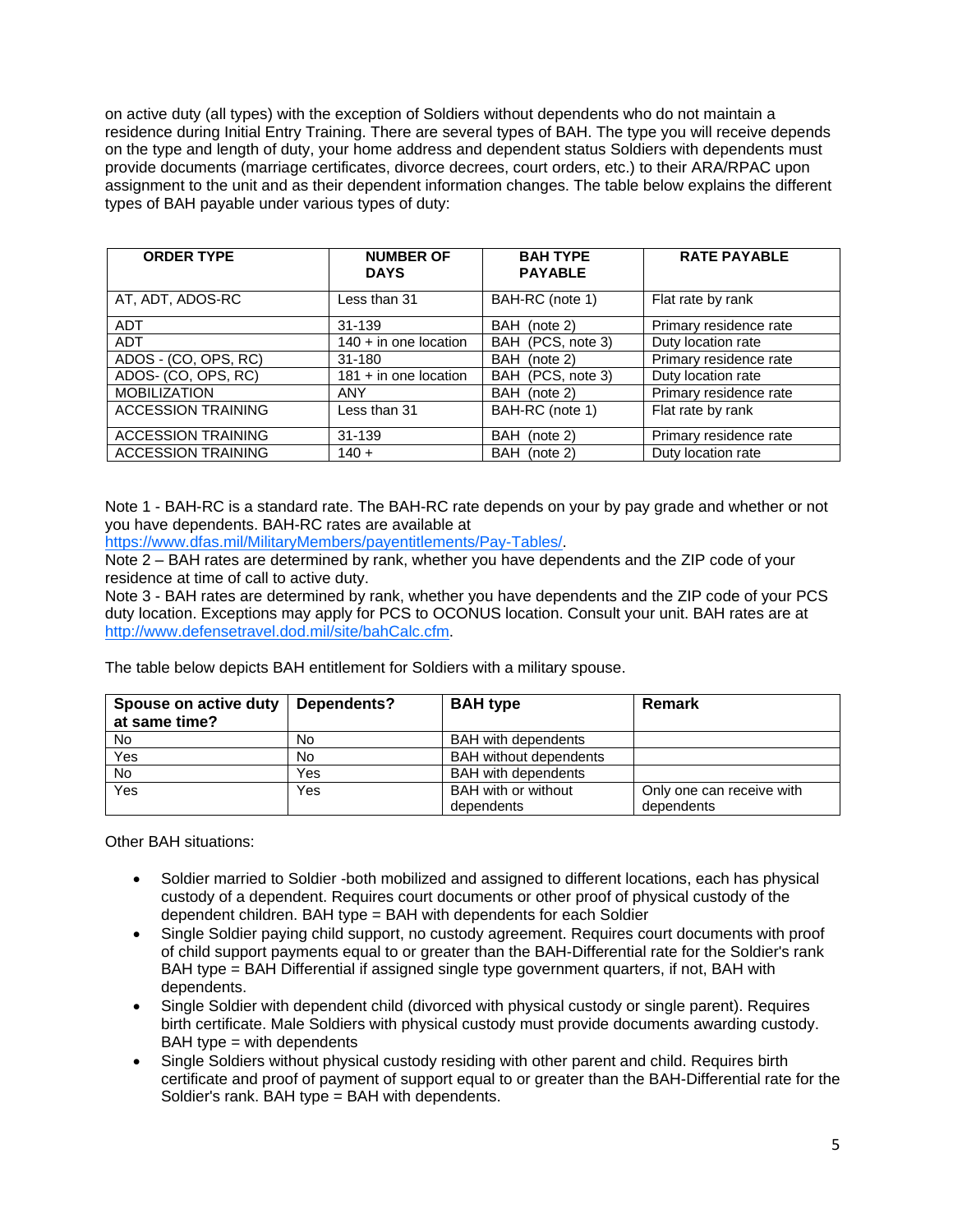Soldier with dependent spouse or child in military family housing. These Soldiers are normally married to an AGR/AC Soldier who is assigned government family housing. BAH type = None.

# <span id="page-9-0"></span> **c. Overseas Housing Allowance (OHA)**

OHA is a non-taxable allowance payable to Soldiers on active duty for more than 30 days whose primary residence is overseas. OHA is prorated for partial months. OHA entitlement rules are similar to BAH, however, the rate of OHA payable is calculated from the Soldier's housing costs. Maximum OHA rates are at **<http://www.defensetravel.dod.mil/site/ohaCalc.cfm>**. OHA may also be paid to Soldiers PCS to an OCONUS duty location when government quarters are not available.

# **d. Family Separation Allowance (FSA)**

FSA is a non-taxable allowance payable to married, or single Soldiers who have children in their custody at the time of call to active duty, when separated from them for more than 30 consecutive days. FSA is payable from the first day of separation and will be retroactively paid after 30 days separation. Entitlement begins the day of departure from home and stops the day before returning to home (or home station for mobilization). FSA rates are at https://www.dfas.mil/MilitaryMembers/payentitlements/fsa/. This allowance reflects as "FAM SEP ALWS" on your LES.

# **e. Continental United States (CONUS) Cost of Living Allowance (COLA)**

CONUS COLA is a taxable allowance payable to Soldiers residing in a designated high cost of living area at the time of call to mobilization or while on ADT or ADOS for 140 or more consecutive days in a designated high cost of living area. CONUS COLA is prorated for partial months. This pay reflects as "CONUS COLA" on your LES. The monthly rates for CONUS COLA are at **https://www.defensetravel.dod.mil/site/conus.cfm**.

# **f. Outside Continental United States (OCONUS) Cost of Living Allowance (COLA)**

OCONUS COLA is a non-taxable allowance. It is payable to Soldiers residing:

- OCONUS when they perform active duty for less than 30 days and are not entitled to per diem. Payable at rate for residence.
- OCONUS and on ADT 31-139 days or ADOS-RC 31-180 days. Payable at rate for residence.
- in CONUS or OCONUS and performing ADT over 139 days at an OCONUS location. Payable at duty location rate.
- in CONUS or OCONUS and performing ADOS-RC over 180 days at an OCONUS location. Payable at duty location rate.
- OCONUS at time of mobilization

The monthly rates for OCONUS COLA are at **<http://www.defensetravel.dod.mil/site/colaCalc.cfm>**.

# **g. Uniform Allowances**

1. Officer uniform allowance is non-taxable and payable as follows:

**a. Initial Uniform Allowance** (\$400). Payable only once to a newly assigned officer after:

- Completing 14 periods of IDT (all types)
- Completing 14 days of active duty (all types)
- Reporting for a period of ADOS or ADOS-RC in excess of 90 days.

**b. Additional Active Duty Uniform Allowance** (\$200). Payable to officers ordered to active duty for 91 or more days when:

- The officer has not received an initial uniform allowance in excess of \$400 within the two years prior to the start of the AD period.
- The officer did not serve on AD or ADT for over 90 consecutive days during the two years prior to the start of the AD period.

 **h. Cash Clothing Replacement Allowance (CCRA)** is a non-taxable allowance payable only to enlisted Soldiers performing active duty for at least 6 consecutive months. CCRA helps defray the cost of purchasing replacement uniform items. Soldiers begin accruing CCRA after completing 6 months of active duty and continue accruing until release from AD (unless receiving clothing items at no cost). You will

 $\bullet$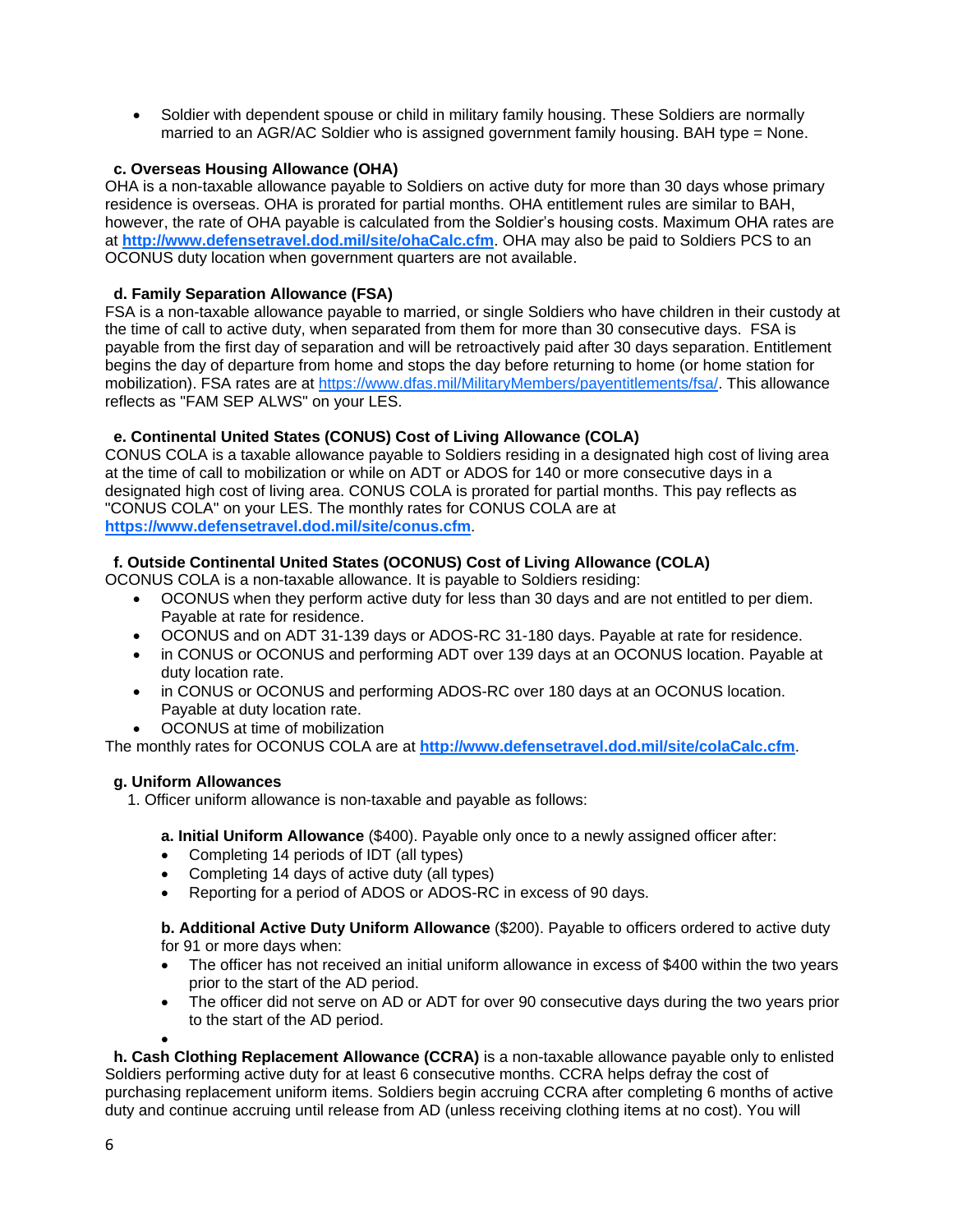receive CCRA in your 12th month of continuous AD or at the end of your duty if your tour is less than 12 months. If you are on AD for more than 12 months, you will receive CCRA after each 12 months of AD and when released from AD. CDRA rates are at https://www.dfas.mil/MilitaryMembers/payentitlements/Pay-Tables/CMA2/.

### <span id="page-10-0"></span> **i. Special Duty Assignment Pay (SDAP) and Hazardous Duty Incentive Pays (HDIP)**

SDAP and HDIP are taxable payments to Soldiers authorized to perform certain special or hazardous duties. SDAP and HDIP are payable for IDT and AD. Common types are:

- Flight Pay (Officer, Enlisted crewmember and non-crewmember)
- Parachute Duty Pay
- Demolition Pav
- Special Duty Assignment Pay (SDAP) for Drill Sergeant, Command Sergeant Major and other duties authorized SDAP.

SDAP and HDIP are authorized by orders. Soldier must meet all requirements to continue receiving the pay (e.g., make minimum number of jumps, flying hours, etc.). The unit must provide a certified copy of the SDAP or HDIP order to the USAR Pay Center (UPC) every 12 months to continue payments.

# **j. Health Professions Officer Incentive and Board Certified Pays**

Health Professions Officers (HPO) performing medical, dental, veterinary and optometry duties may be authorized Incentive Pay (IP) and Board Certified Pay (BCP)**.** IP/BCP is payable for all periods of IDT and AD except when performing funeral honors duty or electronic based distance learning. An order awarding IP/BCP is not required. Eligible officers eligible for IP/BCP are recorded in the Reserve Incentive Management System. IP/BCP payments occur automatically within 30 days of payment for qualifying duty.

# **k. Leave**

See para 5-4 for leave processes. Leave accrues for all active duty periods of 30 or more consecutive days, including ADT and ADOS (all types).

# <span id="page-10-1"></span>**Chapter 4. Thrift Savings Plan (TSP)**

# <span id="page-10-2"></span>**4-1. Traditional Thrift Savings Plan (TSP)**

The Thrift Savings Plan is a federal government sponsored retirement savings and investment plan that is similar to a corporate "401(k)" plan. Soldiers can elect to invest in one of the five-TSP funds designating a percentage of base pay, incentive pay, special pay, and bonus payments. You may contribute up to the maximum basic pay percentage and up to 100% of all other electives. Soldiers can make a TSP election at any time. Use myPay to start or change TSP contributions. Keep in mind that the percentages you elect will apply in all duty statuses. For example, an aviator that elects to have 100% of incentive pay contributed towards his TSP will have \$112 deducted from his pay for a training weekend, but will have \$840 deducted each month if mobilized. You may need to adjust your TSP percentages when on active duty. TSP contributions based on earnings while in a combat zone are non-taxable when withdrawn. Income from TSP investment growth is always taxable. Use myPay for TSP elections. For more information regarding the TSP program, visit **[www.tsp.gov](http://www.tsp.gov/)**.

### **4-2. Roth Thrift Savings Plan**

The Roth TSP is similar to the traditional TSP except that taxes are deducted as contributions occur rather than upon withdrawal. If you meet all IRS requirements, the amount of contributions and earnings are taxfree at the time of withdrawal. Soldiers can start or change their Roth TSP at any time. Use myPay for Roth TSP elections. For more information regarding the TSP program, visit **[www.tsp.gov](http://www.tsp.gov/)**.

### **Chapter 5. Leave**

Soldiers on active duty for 30 days or longer earn 2.5 days of leave per month. Normally, Soldiers may not carry more than 60 days of accrued leave across to a new fiscal year although there is an exception in effect until 30 Sep 22. At that time, any leave balances exceeding 60 days will be reduced with the following exceptions:

Soldiers on active duty in support of a contingency operation denied the ability to take leave may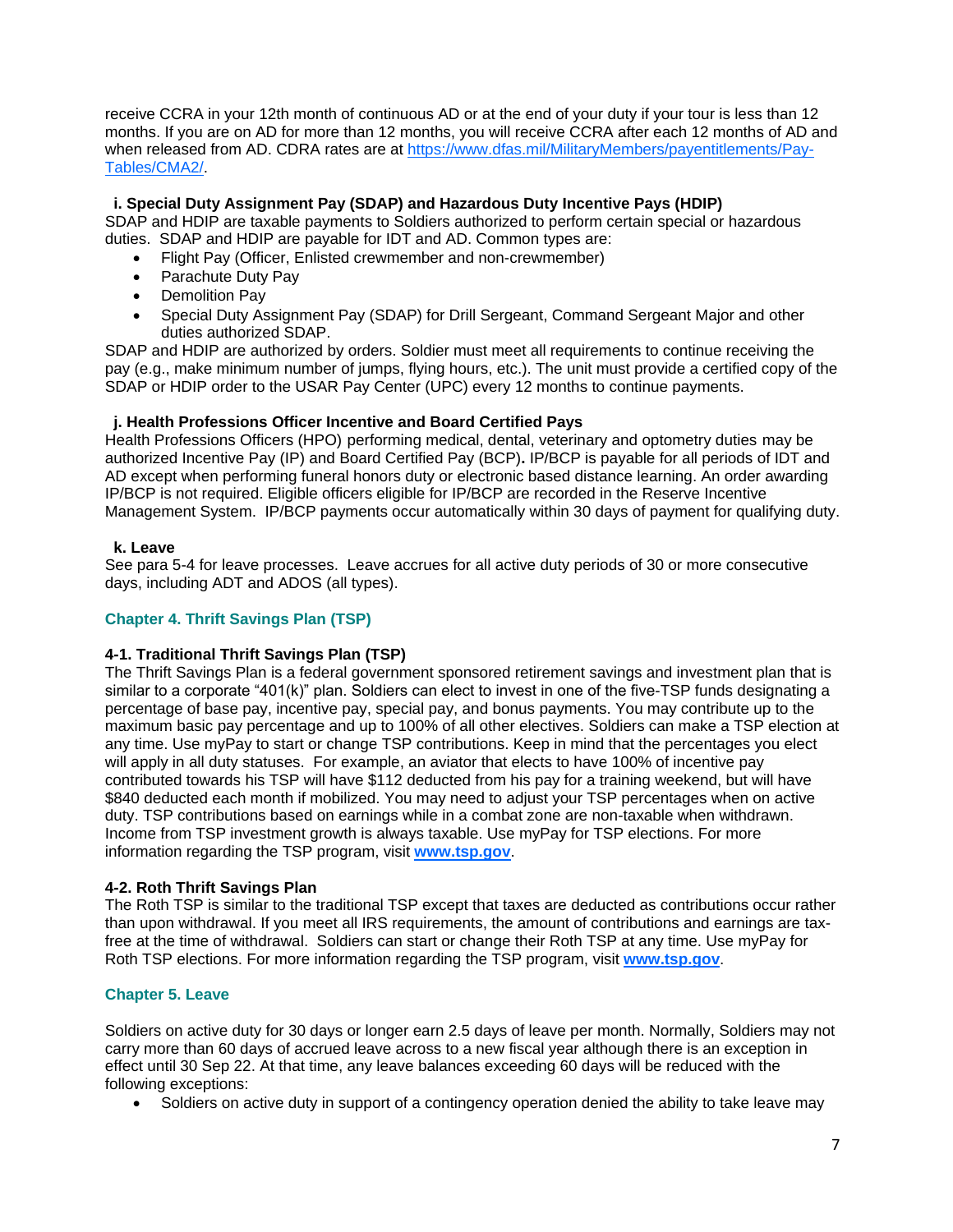be authorized to carry forward up to 90 days of leave (60 days normal leave carry over plus 30 days special leave accrual).

 Soldiers who serve in a Hostile Fire/Imminent Danger Area for a continuous period of 120 days or more may retain and accumulate up to 120 days leave.

### <span id="page-11-0"></span>**5-1. Emergency Leave**

Soldiers may be authorized emergency leave for certain situations involving their immediate family. The unit commander is the approval authority for emergencies verified through the Red Cross. Emergency leave reduces a Soldier's accrued leave balance.

### **5-2. Rest and Recuperation (R&R) Leave**

Soldiers serving in a hostile fire or imminent danger areas may be authorized Rest and Recuperation (R&R) leave. R&R is a chargeable leave program that authorizes Soldiers serving on a 12-month or greater tour with a minimum of 270 days in an R&R authorized area , 15 days of ordinary leave away from the AOR. Travel to and from R&R areas is not charged as leave. Chargeable leave starts the day after the Soldier arrives at the aerial port of debarkation (APOD) and ends the day prior to the Soldiers return to the aerial port of embarkation (APOE).

### **5-3. Non-Chargeable Rest and Recuperation (NCR&R) Leave**

Soldier serving on a 12-month or greater tour with a minimum of 270 days in Iraq and Afghanistan are authorized 15 days of non-chargeable R&R leave. NCR&R is an administrative absence tracked by the Soldiers command. As with R&R leave, the 15 day period starts the day after the Soldier arrives at the aerial port of debarkation (APOD) and ends the day prior to the Soldiers return to the aerial port of embarkation (APOE).

#### **5-4. Disposition of Unused Leave**

On release from active duty, Soldiers may elect payment for unused leave or request to carry all or a portion of the leave forward to their next active duty period of 30 or more days. Soldiers with unused leave balances from mobilization or CO-ADOS will normally use the leave as transitional leave prior to release from active duty. Soldiers accruing leave on ADT or ADOS-RC orders are not authorized transitional leave. It is extremely important that your unit forward all of your leave forms to the finance office to ensure that you do not receive payment for days of leave that you used. Soldiers who use more leave than they accrue during their active duty tour will have an excess leave balance that will cause a collection of all pay earned for the excess leave days. Soldiers may not perform Inactive Duty for Training (IDT) or other types of active duty while on transitional leave

If you elect to sell unused leave, you will receive one day of Basic Pay for each day of leave (minus taxes). Payment for leave earned during contingency operations and active duty (ADT, ADOS) periods totaling less than 366 days does not count against the 60-day career limit for accrued leave payment. Leave accrued in a combat zone is non-taxable at time of payment. You should receive your leave payment within 60 days of REFRAD. Contact your ARA or RPAC if you do not receive your payment.

If you chose to carry over leave, you must notify the local finance office upon in processing on your next AD period of 30 or more days to add the leave days to your leave balance. If you are not performing duty on an Army installation, ask your ARA/RPAC to send a request to the USAR Pay Center to add the leave days to your leave balance.

### **Chapter 6 Duty Types**

<span id="page-11-1"></span>**6-1. Inactive Duty Training (IDT)**. Generally, Soldiers receive Basic Pay for each four-hour block of IDT. IDT periods performed by USAR TPU Soldiers follow below. All IDT categories have a maximum limit prescribed by policy. Commands may impose lower limits for drill types 31-91 based on available funding.

### **a. Battle Assembly (BAs, drill type 11)**

Units normally schedule four BAs per weekend, one each for the morning and afternoon of each day. In these cases, Soldiers receive 4 days of Basic Pay for two calendar days of duty.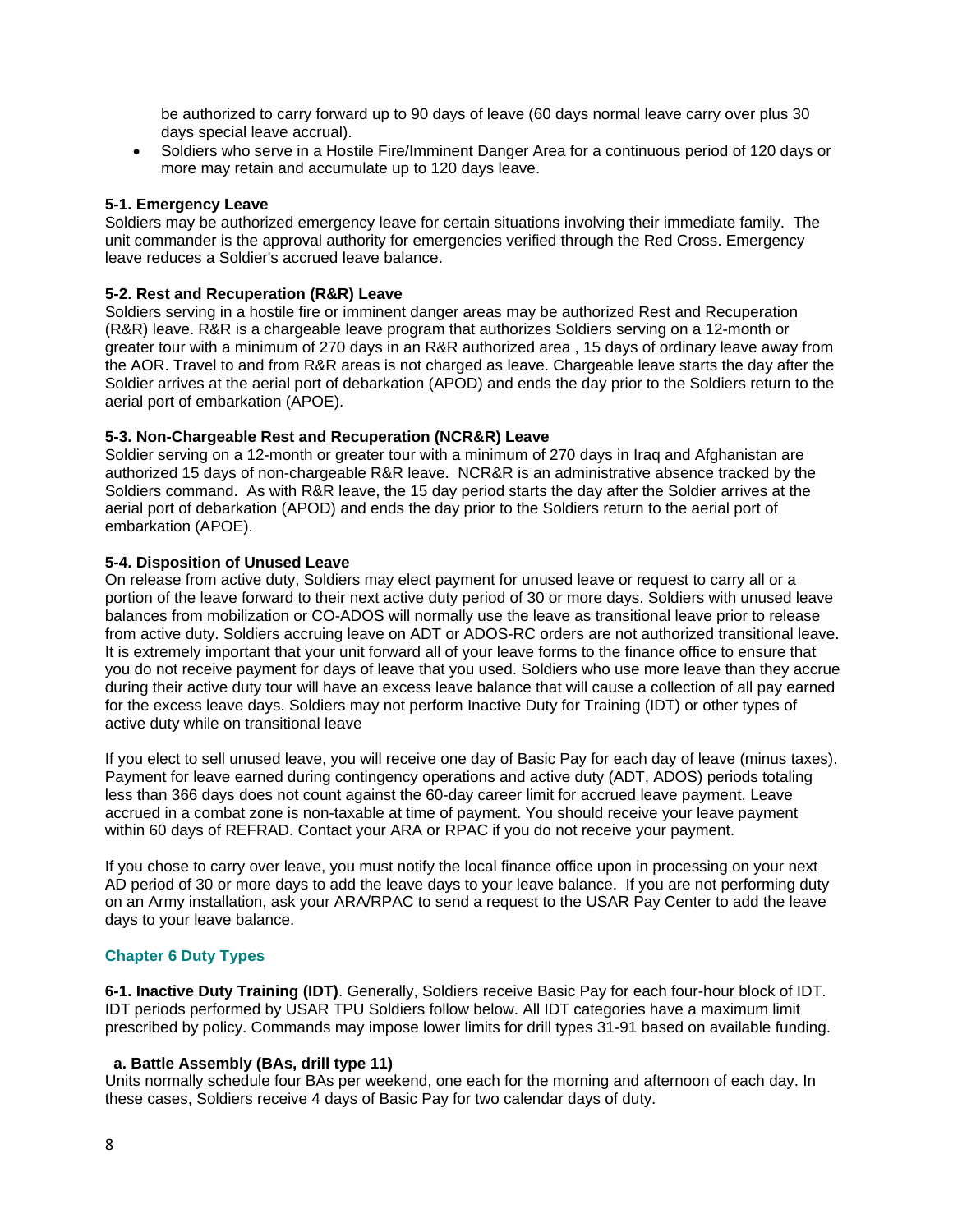# <span id="page-12-0"></span> **b. Additional Flight Training Periods (AFTP, drill type 31)**

AFTPs are for primary aircrew members conducting aircrew training and combat crew qualification training to attain and maintain aircrew flying proficiency and sustain required readiness. Soldiers may perform one or two AFTPs per day and a maximum of 72 per FY.

# **c. Additional Training Assemblies (ATAs, drill type 41)**

Soldiers may perform one or two ATAs per day and a maximum of 12 per FY. ATAs are for preparing training.

# **d. Funeral Honors Duty (FHD, drill type 44)**

Soldiers receive one period of base pay for each day that they perform at least two hours of funeral honors duty.

# **e. Additional Airborne Battle Assemblies (AABA, drill type 51)**

Soldiers assigned to a position requiring airborne proficiency may perform one or two AABAs per day and a maximum of six per FY.

# **f. Medical/Dental Readiness Periods (MDRPs, drill type 61)**

MDRPs are for medical and dental appointments required to maintain mobilization readiness. Soldiers receive pay for one MDRP per day regardless of the number of hours consumed by medical activities at the maximum of 12 MDRPs per FY.

# **g. Readiness Management Assemblies (RMAs, drill type 91)**

RMAs support unit operations, including unit administrative duties. Soldiers may receive pay for one RMA per day only regardless of the number of hours worked, with a maximum of cap 24 RMAs per FY. RMAs are also for approved Electronic Based Distance Learning courses. These RMAs are known as EBDL RMAs and count against the FY RMA limit. EBDL RMAs are paid after completion of the course at the rate of one RMA for each 8 hours of course work.

### **h. Hazardous Duty Incentive Pay (AVIP, Flight, Parachute Duty or Demolition pay) Special Duty Assignment Pay (SDAP), Health Professions Officer Board Certified Pay (BCP) and Incentive pay (IP).**

Soldiers who qualify are entitled to these payments while performing all types of IDT. Your unit must submit your SDAP or HDIP order to the USAR Pay Center and submit a certified copy of it annually. Failure to do so will terminate your SDAP or HDIP payments. BCP/IP payments will occur automatically within 30 days of payment for IDT.

### **NOTE: Your unit or RPAC initiates payment for IDT in RLAS. All IDT periods other than BAs require the commander's approval and a certified DA Form 1380.**

**6-2. Unit Annual Training (AT).** Your unit may publish group or individual orders for unit AT. You will receive Basic Pay, BAH-RC, BAS and, if qualified, HDIP/SDAP or Health Professions BCP/IP. If you receive meals without cost, most of your BAS will be collected at the Discount Meal Rate. In most cases, the BAS collection will appear on an LES before you receive your AT pay.

**6-3. Active Duty of less than 30 days.** You are entitled to Basic Pay, BAH-RC, BAS and, if qualified, HDIP/SDAP or Health Professions BCP/IP when performing AD (AT, ADT, ADOS-RC) of less than 30 days. Your ARA/RPAC initiates your pay through RLAS unless the U.S. Army Human Resources Command (HRC) publishes your orders. In these cases, the ARA/RPAC will send the orders to the USAR Pay Center for payment. You must certify your duty performance by signing the bottom of your orders after you complete your duty and having someone with knowledge of your duty performance countersign the orders. You cannot receive pay for orders of less than 8 days until you provide certified orders to your ARA/RPAC. You can receive pay for orders of 8-29 days on or about the last day of duty if your ARA/RPAC sends the orders to the USAR Pay Center within 10 days of your duty beginning. You must provide certified orders to your ARA immediately after completing duty. Failure to do so will result in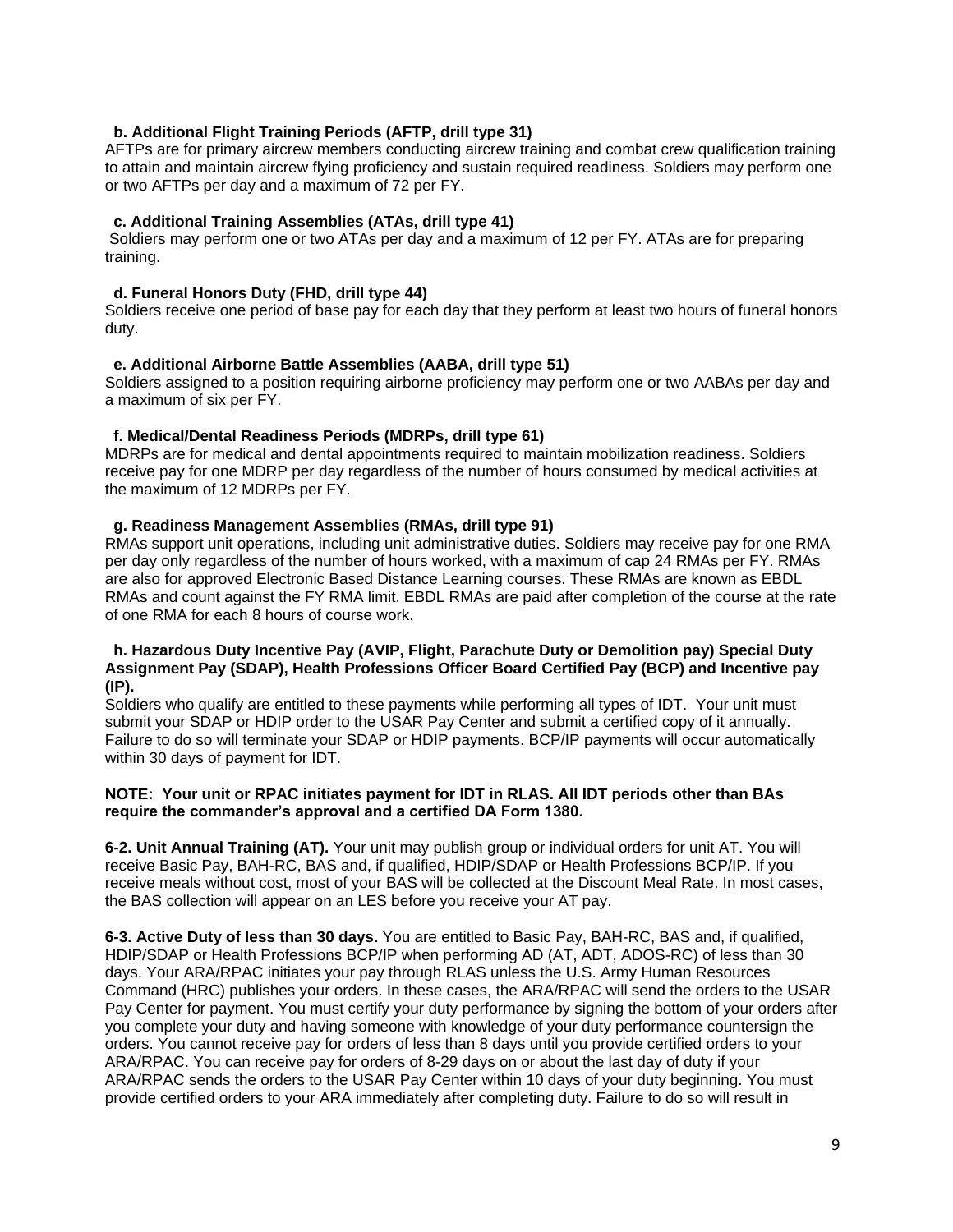### collection of your pay.

<span id="page-13-0"></span>**6-4. Active Duty of 30 days or more.** You are entitled to Basic Pay, BAH, BAS (unless duty is for Initial Entry Training) and FSA if separated from your dependents while on AD. Soldiers entitled to incentive or special pay (one of the HDIPs, SDAP, SDAP or Health Professions BCP/IP) will continue receiving these pays if the AD requires performance of the duties. If your orders are for duty at an Army installation, you must in process with their Finance office to initiate your pay. If you will not be performing duty on an Army installation, your ARA/RPAC must send your orders to the USAR Pay Center to initiate your pay. You must provide a signed copy of your orders to either the Finance office or your unit within 10 days of the end of each month and after completing the duty. Failure to do so will result in collection of your pay.

<span id="page-13-1"></span>**6-5. Active Duty for Training (ADT) of more than 139 days and Active Duty for Operational Support-Reserve Components (ADOS-RC) for more than 180 days.** These AD periods are a Permanent Change of Station (PCS). The biggest change with a PCS is that your BAH is based on the duty location rather than your residence. The BAH rate for your PCS location may be lower than the rate for your residence or it may be higher. Soldiers with dependents who are in a PCS status for Professional Military Education, such as the Sergeants Major Academy, can request a waiver from DA G1 to receive BAH at the rate for their residence. You must initiate a BAH waiver request prior to starting AD. Contact your unit for additional information on when a BAH waiver is warranted.

Additionally, you are entitled to move your dependents and household goods to and from the PCS location at government expense unless the duty location is overseas for a year or less. Payment and duty certification requirements are the same as for active duty of 30 days or more.

### **6-6. Mobilization Entitlements.**

# **a. Hostile Fire Pay (HFP)/Imminent Danger Pay (IDP)**

IDP is payable while on active duty in a designated combat zone. HFP is payable when a Hostile Fire even5t occurs outside a combat zone. The monthly rate is \$225.00 for both; however, you can only receive one payment. IDP is prorated for partial months. Both type of payments appear as "HOSTILE FIRE" on your LES. The finance unit in the Theater of Operations is responsible for initiating payment of IDP. HFP is initiated by the senior commander in the area where the hostile fire event occurred.

### **b. Hardship Duty Pay for Location Assignment (HDP-L)**

Depending on your deployed location, you may receive HDP-L. Current rates are between \$50.00 and \$150.00 and are prorated for partial months. This pay reflects as "HARDSHIP DUTY PAY" on your LES. The finance unit in the Theater of Operations is responsible for initiating payment of HDP-L.

### **c. Assignment Incentive Pay for Operational Deployments (AIP-OD)**

AIP-OD is payable to Army Reserve Soldiers (including AGRs) who deployed as part of an operational force to Europe or the pacific. AIP is initiated by the personnel support center for the rotation. The monthly amount of AIP-OD is \$195.

# **d. Combat Zone Tax Exclusion (CZTE)**

Soldiers performing duty in a designated combat zone are entitled to CZTE. CZTE excludes all or part of your taxable income from tax withholding. The tax-exempt portion of Basic Pay cannot exceed the Basic Pay earned by the Sergeant Major of the Army. IDP is tax exempt for all ranks. Taxes withheld from your pay and refunded early in the following month. Federal tax refunds will reflect on your LES as "TAX REF" and state tax refunds as "OTHER". Important tax information concerning CZTE and tax return filing extensions is available at **<http://www.irs.gov/pub/irs-pdf/p3.pdf>**

### **e. Savings Deposit Program (SDP)**

The SDP allows Soldiers serving in an SDP eligible combat zone to deposit up to \$10,000 and earn a 2.5% quarterly (10% annual) interest rate. Soldiers can start making deposits after deployment to a combat zone for 30 consecutive days or at least one day in each of 3 consecutive months. USAR Soldiers can make deposits by cash, personal check, or Eagle Cash Card at the Theater Finance Office. **Keep all receipts provided by the Finance Office to validate deposits.** Soldiers can request payment of their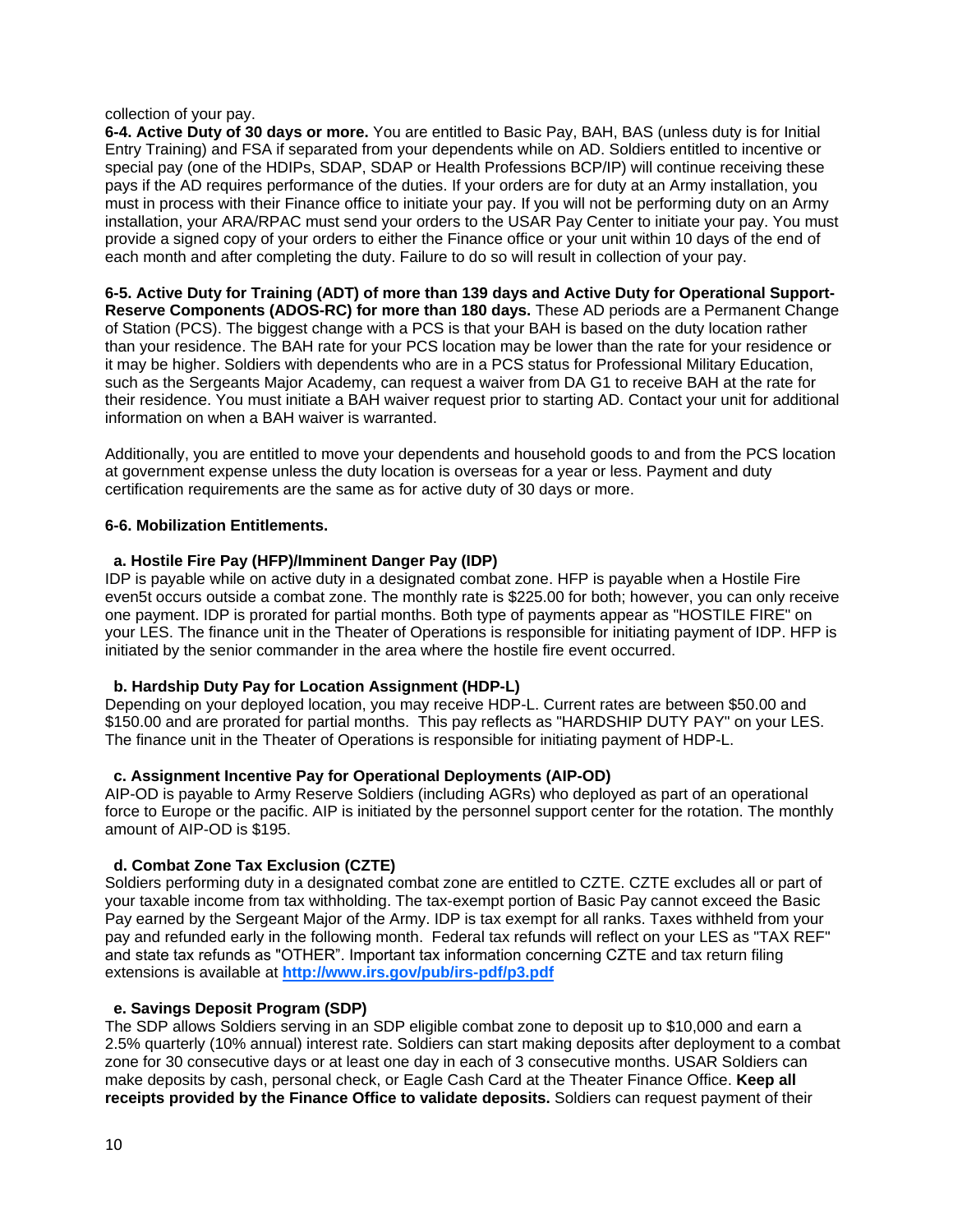deposits through myPay or by emailing [CCL-SDP@dfas.mil,](mailto:CCL-SDP@dfas.mil) sending a fax to (216) 522-5060 "Attention: SDP", or by writing to: DFAS-Cleveland Center (DFAS-CL), ATTN: SDP, Special Claims, 1240 East 9th St., Cleveland, OH 44199-2055. Your request must include your name, Social Security Number and date of departure from the combat zone. Contact the DFAS Help Line at: 1-(888) 332-7411, or (216) 522-5096, options 4, 2, 2, for questions regarding the program.

# <span id="page-14-0"></span> **f. Reserve Income Replacement Program (RIRP)**

Mobilized Soldiers who experience a loss of income of more than \$50.00 a month may qualify for RIRP payments. A loss is the difference between the Soldier's average monthly civilian earned income prior to mobilization (including income from Reserve duty) and the Soldier's monthly military compensation for mobilization. RIRP payments may not exceed \$3,000.00 per month. Eligibility requirements include serving on active duty in an involuntary status (ordered to duty under Title 10 United States Code, (U.S.C.), 12301(a), 12301(g), 12302, or 12304) and:

- completing 18 consecutive months of active duty, or
- completing 24 months of active duty during the previous 60 months (60 months shall have begun on or after August 1, 2001), or
- mobilized for 180 days or more within 180 days of the previous involuntary period of active duty for more than 180 days.

RIRP terminates when a Soldier:

- is released from a qualifying period of active duty, or
- no longer meets eligibility requirements due to changes in total military monthly compensation, or
- has a decrease in income differential to \$50.00 or less, or
- enters a voluntary period of active duty (Title 10 United States Code, (U.S.C.), 12301(d))

Eligible Soldiers must complete a DD Form 2919 and submit the form with required documents to their servicing military personnel office. The personnel office approves the RIRP claim and forwards it to DFAS-IN for payment.

# **g. Service Members Group Life Insurance (SGLI)**

Upon mobilization, Soldiers who have previously declined or selected a lesser amount of SGLI and/or Family Members Group Life Insurance (FSGLI) will have their coverage level increased to the maximum automatically. Soldiers wishing to decline or elect a lower level of SGLI must use the SGLI OnLine Enrollment System (SOES) to decline or elect a lower level of SGLI or FSGLI. Access SOES via the DMDC link at [www.dmdc.osd.mil/milconnect](http://www.dmdc.osd.mil/milconnect).

# **h. Combat Service Members' Group Life Insurance**

Soldiers serving in a combat zone are reimbursed for the premium cost for the first \$150,000 of SGLI and the cost of Traumatic SGLI (TSGLI). The refund amount (\$3.50) for the first \$50,000 of SGLI coverage is non-taxable. The refund amount (\$7.00) for the remaining \$100,000 of SGLI coverage is taxable. The tax is refunded the next month since it qualifies for CZTE.

# **i. Pay and Allowances Continuation Program (PAC)**

PAC is payable to Soldiers assigned to a Warrior Transition Unit (WTU) or Community Care Unit (CCU) while rehabilitating from wounds, injuries, or illnesses incurred in a combat operation or combat zone. PAC allows for continuation of pay and allowances that would normally terminate for hospitalized Soldiers. These pay and allowances include, but are not limited to, Imminent Danger Pay, Hardship Duty Pay, Hazardous Duty Incentive Pays, Assignment Incentive Pay, Special Duty Assignment Pay and per diem. PAC entitlements continue for up to twelve months after the date of initial hospitalization and may be extended under certain conditions.

**6-7 Mobilization Other Considerations.** There are several things to consider and accomplish as you progress through each state of the mobilization/demobilization process to ensure you are ready financially.  **a. Arrange to pay your bills** 

The Reserve Pay System, DJMS-RC, cannot issue allotments to pay your bills automatically. Use one, or a combination, of the following methods to pay your bills while you are away from home:

• Joint Account – Having your direct deposit check sent to a joint checking account will allow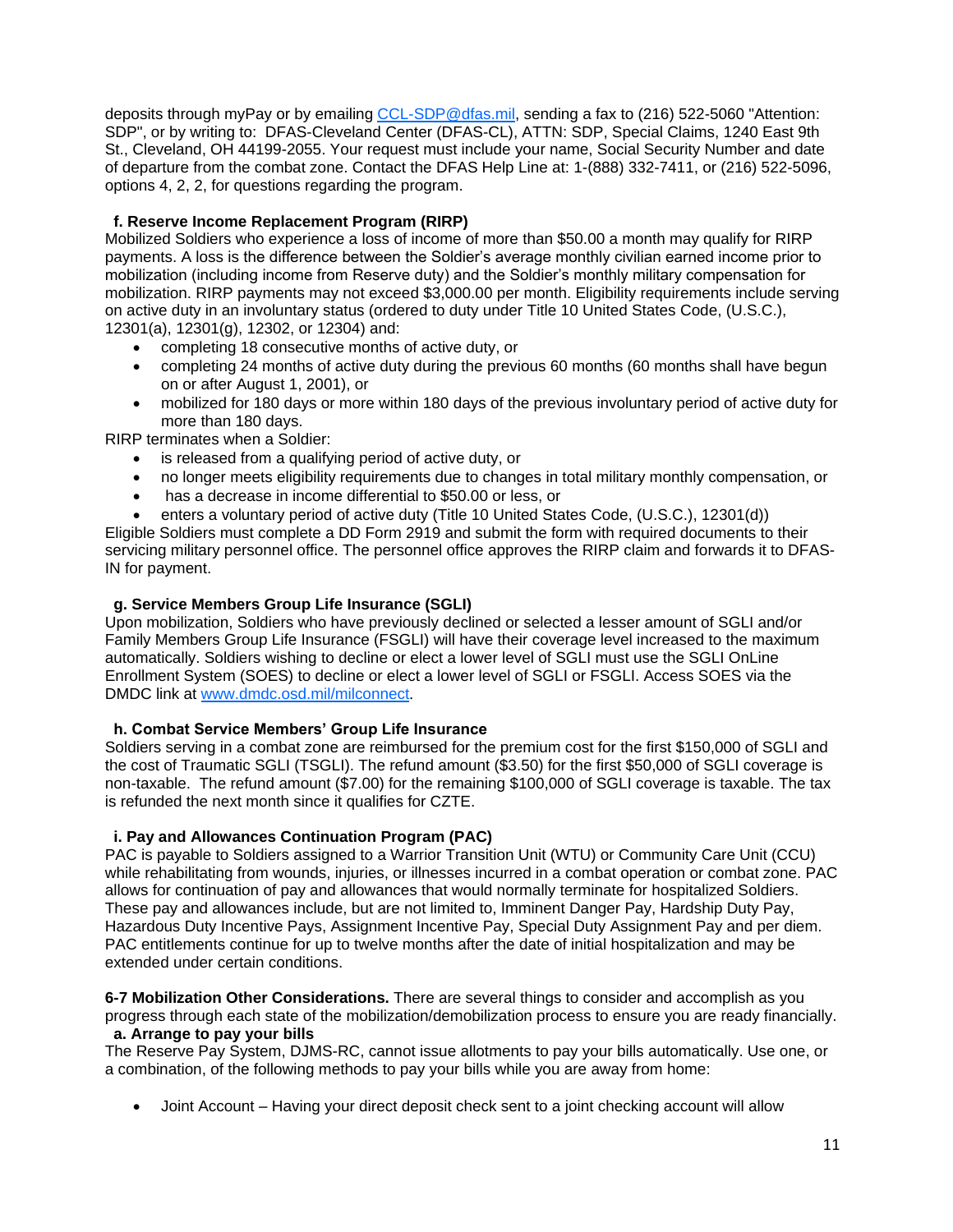someone you trust to pay your bills. Be careful, it can be difficult know your account balance when two people are withdrawing money out of the same account.

- Two Separate Accounts Send your pay to your account, and have the financial institution transfer a pre-determined amount into the account of a person you designate (and trust) to pay your bills. Note that you may have to pay two account maintenance fees.
- Have your bank establish automatic payment options directly out of your checking or savings account to pay your bills. Note that your financial institution may charge a fee for this service.
- Arrange for the company (mortgagee, utility, etc.) to debit your direct deposit account for any money you owe them. Keep in mind that if you are not due pay, or if your direct deposit stops for any reason, the company can assess a late fee and the financial institution can assess an insufficient funds fee. In addition, if the payment is not the same amount each month you may not know how much the company withdrew until you can check your account information.

# <span id="page-15-0"></span> **b. Get your legal affairs in order**

- Consult with your unit legal advisor concerning any legal needs you may have and obtain general or special powers of attorney if necessary.
- Understand the Soldiers and Sailors Relief Act. You may be eligible for reduced interest rates on mortgages and debts

# **c. Ensure that your pay account is accurate**

Units will conduct Soldier Readiness Processing (SRP) at home station for each mobilized Soldier. One function of the SRP is to ensure your pay account is accurate. It is critical that you process through an SRP at home station. It is also critical that you have the following documentation in your deployment packet and an extra copy for your personal records. Your unit will provide most of the documentation. You are responsible to have all required documents in your possession at the mobilization station and while on active duty.

- Individual mobilization order. Make sure your name, SSN, and address are correct on the order. The home address on the mobilization order determines your BAH rate. Notify your unit to amend your orders immediately if your address is incorrect.
- TD Form IRS W-4 and/or state tax withholding document if you wish to change your federal or state tax filing status or number of exemptions.
- DA Form 5960 or DD Form 137 for BAH and substantiating documents (marriage license, divorce decree, proof of child support, birth certificates)
- DA Form 4187 for CONUS/OCONUS COLA if applicable.
- SGLV Form 8286 SGLI/SGLV Form 8286A Family SGLI if you want to change your SGLI and/or FSGLI coverage.
- DD Form 1561 for Family Separation Allowance, if applicable.
- Orders for HDIP, SDAP.
- DD Form 2367 to support OHA if you live overseas.

The other function of the SRP at home station is starting your mobilization pay. Your unit is **required** to start your pay using the Regional Level Application System (RLAS) on your home station report date. Verify that your unit started your pay. The mobilization station **will not** start your pay.

### **d. Important Documentation**

Keep the following important documents with you throughout any active duty long tour

- All orders issued to you including all amendments and Temporary Change of Station (TCS) orders.
- Marriage certificate/dependent birth certificates.
- All of your financial documents received to include all Leave and Earning Statements (LESs) and DA 31s (Leave forms).
- All travel vouchers and receipts submitted.
- Child support and other legal documents.

*Never give anyone your last copy!*

### **e. One-on-one Finance Interview**

At the mobilization station, finance personnel will conduct a one on one interview with you to review your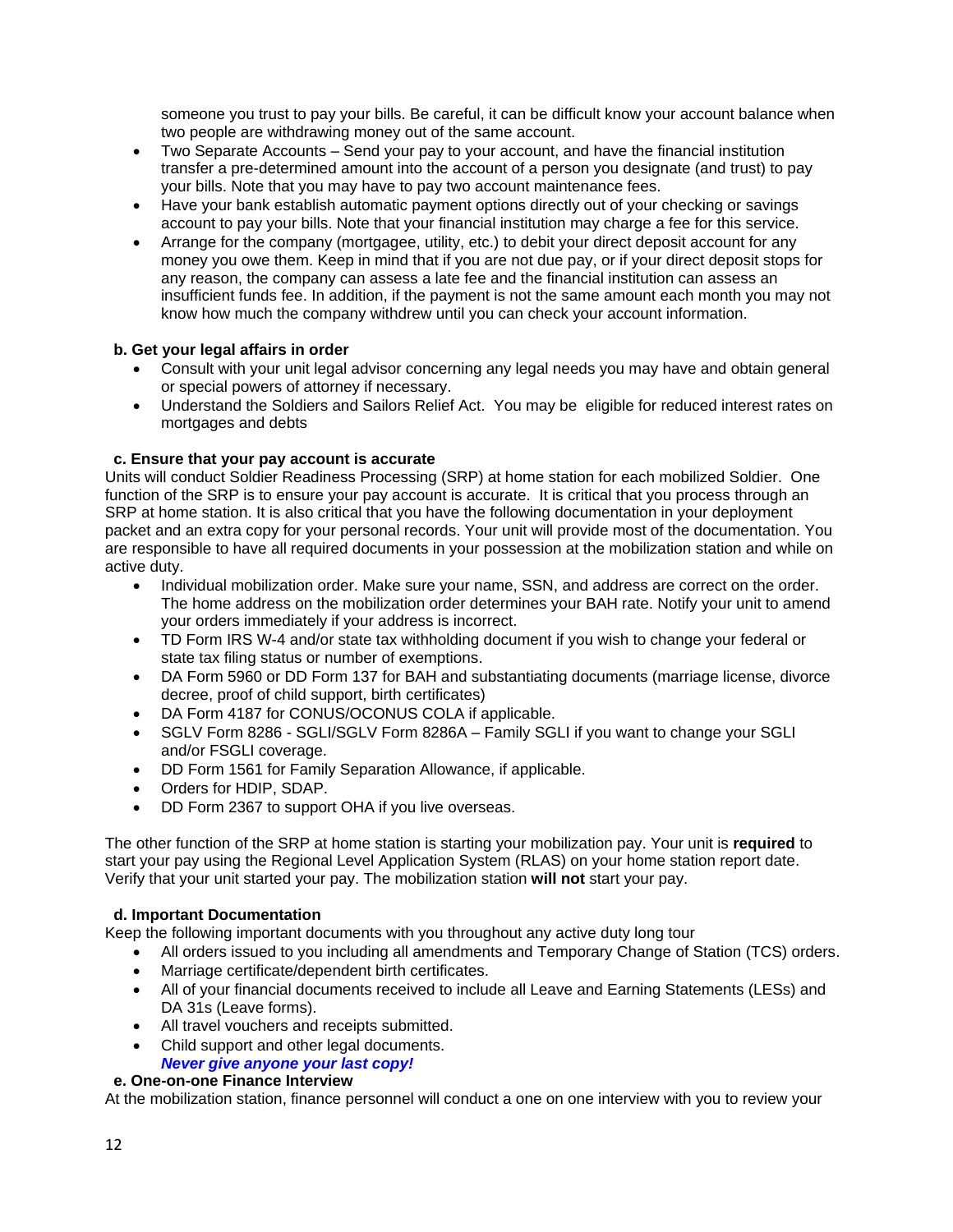pay account and ensure that all your entitlements started. You have an opportunity at this station to make corrections.

*If it is determined at the mobilization station that you will not deploy, you must have an order releasing you from active duty to stop payment of your active duty pay. It is very important that you monitor your Leave and Earning Statements (LESs) to verify that your active duty pay stopped. If you are overpaid, notify your unit and do not spend the money you received in error. You are liable for any overpayments resulting from early release from active duty.*

# <span id="page-16-0"></span> **f. Pay Issues while Deployed**

If you have any pay problems after moving to your deployed location, contact your first-line leader and seek assistance from your unit administrative staff. Most units will have a Human Resource Specialist acting as a liaison between your unit and the local finance unit. The local finance unit is responsible for ensuring that you receive accurate and timely pay.

*It is very important that Finance is aware of any change to your deployment status due to illness or injury (i.e. hospital, medical hold, Medical Retention Processing (MRP), convalescent leave, other medical status) or if you returned early from deployment. Your chain of command is responsible to notify finance to prevent overpayments and collections.*

**If you have pay problems that your unit and local finance unit cannot resolve**, contact the USARC Pay Ombudsman Team at Toll Free (U.S. only): 1-877-462-7782, commercial: (608) 388- 5618/6466/3958/4301, DSN 280 or USARMY.USARC.USARC-HQ.MBX.USARC-PAY-INQUIRY@MAIL.MIL.

# **g. Obtaining Cash While Deployed**

While deployed there will be various ways to obtain cash based on your location. Be prepared!

- You will receive an Eagle Cash Card (ECC) during processing at the mobilization station. The ECC works like a prepaid debit card tied into your bank account. It can be used in theater at AAFES, Postal and some local vendors. You can also use the card to receive funds from the local finance office and transfer money to the Savings Deposit Program. Although all Soldiers are required to receive an ECC, use of the card is voluntary.
- Use an ATM debit card for your checking/savings account. All AAFES locations will accept debit cards. Afghanistan has very few ATMs.
- Bring checks.
- You may be eligible for a Casual Pay (CP), receiving money earned on an entitlement that has yet to be paid. If you receive a CP, the entire amount will collect from your next available pay. Ideally, the entitlement will pay at the same time the CP is collected; however, it is important to notify any persons monitoring your account that the deduction will occur.

# **h. Financial Assistance**

If you experience financial hardship while mobilized and need help with your household, food, or other family related expenses, financial assistance is available through the Red Cross or Army Emergency Relief (AER). Soldiers on active duty for a minimum of thirty days may be eligible to receive an interest free loan or a monetary grant. Information on this assistance is at **<http://www.redcross.org/> and <http://www.aerhq.org/>**

# **6-7. Demobilization**

During demobilization, you will out-process through Finance and Personnel at the demobilization station. Proper out-processing is very important. Failure to out-process may result in pay errors, collections and future debts. Be sure to have copies of all documents affecting your entitlements, including pay and travel documents received while mobilized. Finance personnel will review your pay account and make any adjustments needed. Be sure to identify any unresolved pay problems that you have.

Ensure that your REFRAD order and DD Form 214 are accurate, especially your name, SSN, duty period, and leave information.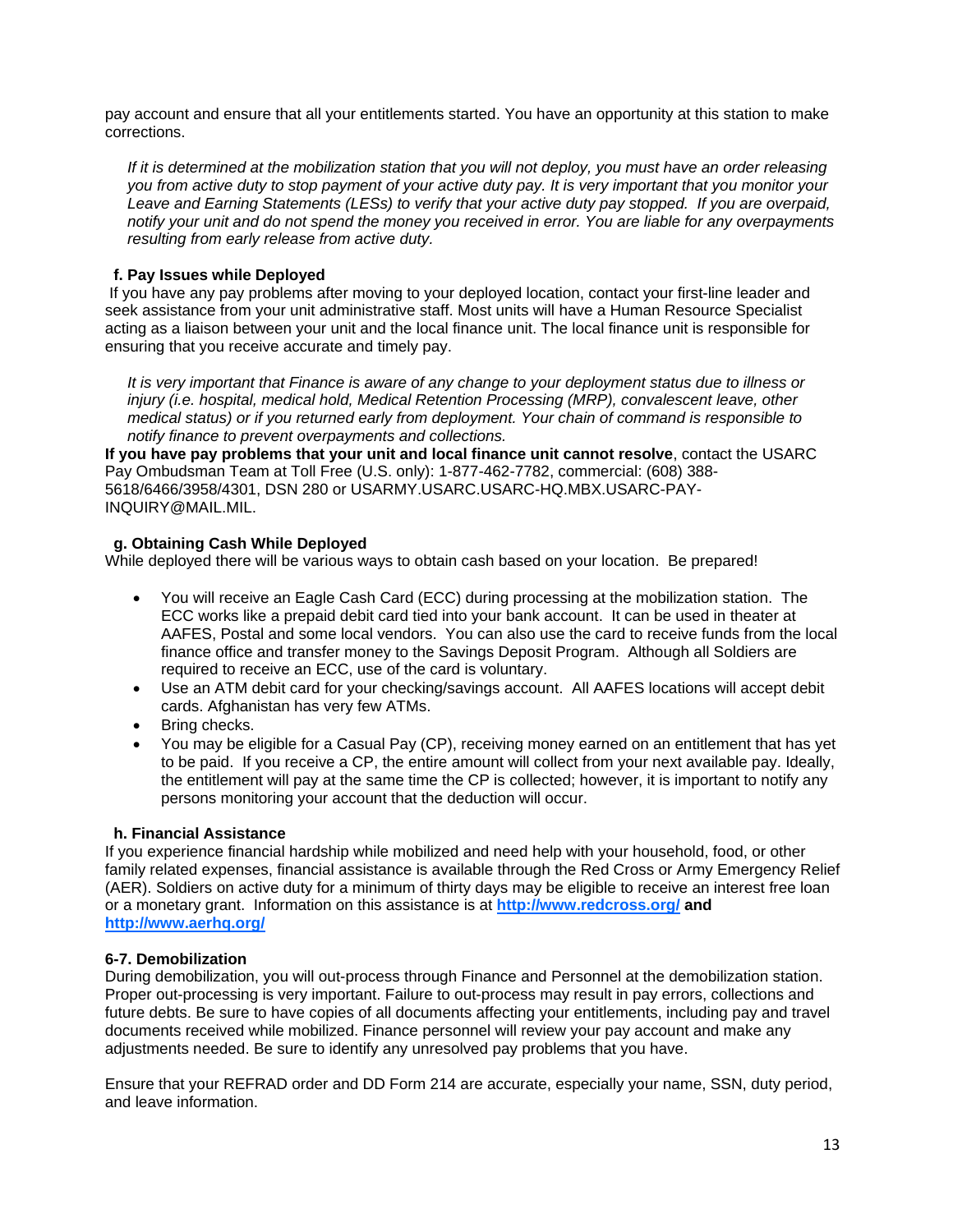AGR Soldiers are in a TCS status and should not receive a DD Form 214. Issuing a DD Form 214 to an AGR Soldier for demobilization will cause a stoppage of pay.

#### <span id="page-17-0"></span>**6-8. Post-Demobilization Home Station Processing**

Unless you are an AGR, you will need to provide copies of your REFRAD order and your DD Form 214 to your unit. If for some reason the demobilization station did not stop your mobilization pay, your unit can forward these copies to the UPC.

Ideally, you should arrive home without any pay problems remaining; however, if you still have issues with your pay contact your unit. If your unit cannot resolve the issue, they must elevate your problem to the RD Finance Division supporting your location (see chapter 1, paragraph 2 b). Soldiers are encouraged to utilize their pay chain of command to resolve pay problems but should contact their supporting RD when they feel that it is taking their chain too long to resolve their problem.

*You must monitor your Leave and Earning Statements (LESs) to verify that your active duty pay has stopped. If you are overpaid, notify your unit and do not spend the money you received in error. Finance will collect overpayments upon notification.*

# <span id="page-17-1"></span>**Chapter 7 Travel**

### **7-1. References**

The Joint Travel Regulation (JTR) contains the basic statutory regulations concerning travel and transportation allowances for members of the uniformed services, including USAR Soldiers. See <http://www.defensetravel.dod.mil/site/travelreg.cfm> to access the JTR.

### **7-2. Importance of travel orders**

You must have valid orders to receive travel entitlements. Inaccurate travel orders are a recurring problem in the USAR resulting in over or underpayment of travel entitlements. Protect yourself by taking the time to read the guidance below to understand your entitlements. Ensure that your orders are accurate regarding your home address, duty length and the availability of government meals and lodging.

The type and length of your orders determines your travel status:

### **a. Orders for travel in IDT status are Temporary Duty (TDY)**.

### **b. Orders for AT or ADT that are for 139 days or less are TDY**.

An ADT order of 140 or more days in one location is a Permanent Change of Station (PCS). PCS entitlements differ from TDY entitlements.

### **c. Orders for ADOS, ADOS-RC, CO-ADOS or Temporary Change of Station (TCS) for 180 days or less are TDY**.

Periods of 181 days or more in one location are PCS. PCS entitlements differ from TDY entitlements.

### **7-3. Travel entitlements**

Soldiers ordered to travel to a TDY location are entitled to per diem and transportation allowances under the JTR, chapters 2 and 3. The per diem rate consists of a maximum amount allowed for lodging, meals and a flat Incidental Expense (IE) rate. Per Diem rates depend on the availability of government lodging and meals, duration, type of duty and duty location. See<http://www.defensetravel.dod.mil/site/perdiem.cfm> for per diem rates. You may be entitled to one or more of the following while TDY

- (1). Mileage reimbursement.
- (2). Per Diem (meals and lodging).

(3). Reimbursement for other authorized expenses (rental car, parking, etc.) as prescribed in chapter 3 of the JTR.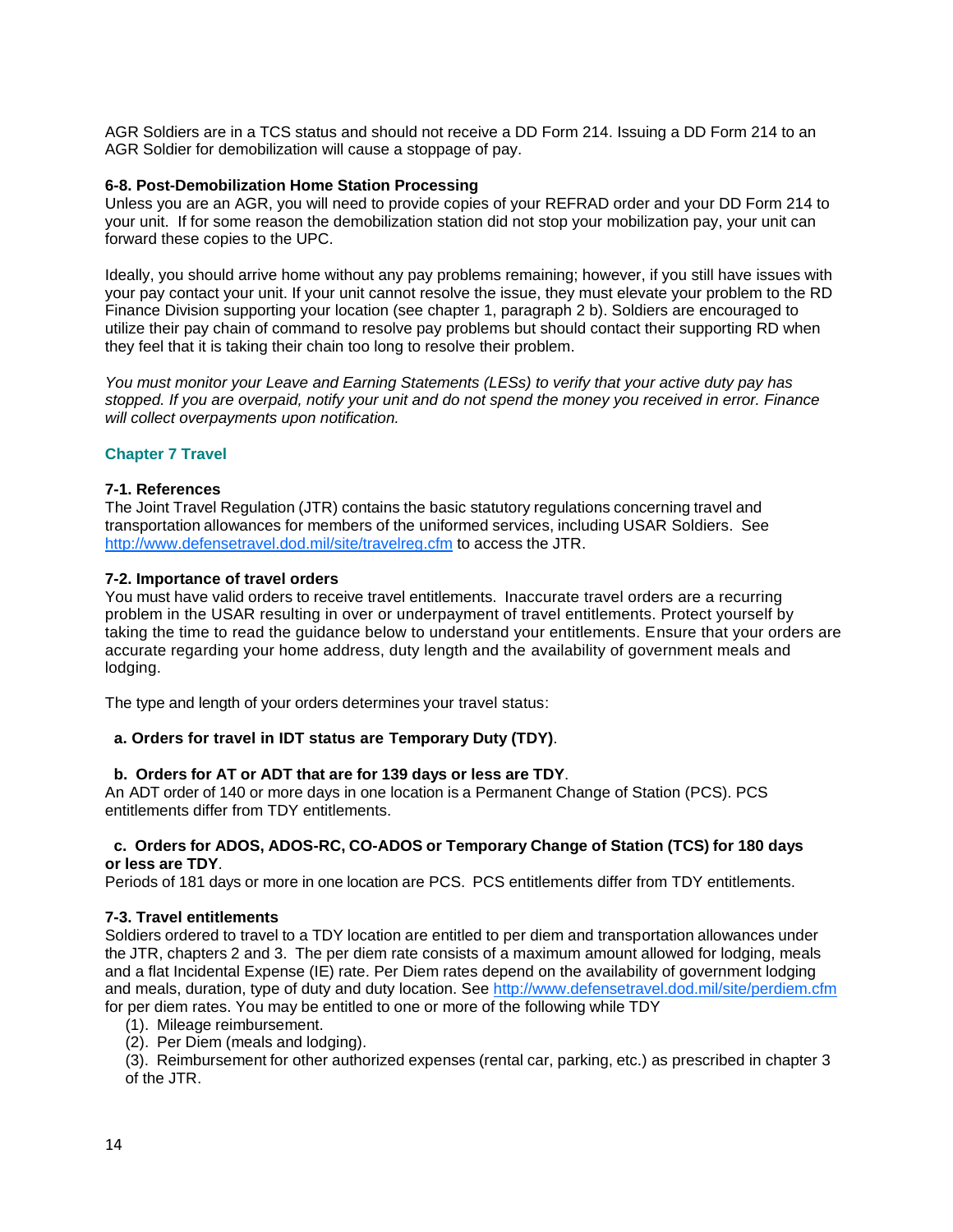**7-4. Methods of Publishing Travel Orders.** The type of duty you will perform determines how you receive your travel orders.

- TDY orders for Soldier traveling in IDT status to perform duty at a location away from their unit are created in the Defense Travel System (DTS) by the Soldier or the ARA.
- AT, ADT and ADOS orders that are not for a PCS are usually created in DTS.
- Soldiers performing PCS travel or assigned to Commands that do not require use of DTS for Reserve travel use their active duty orders as the travel order.
- Soldiers mobilized involuntarily in support of contingency operations use their mobilization and a Temporary Change of Station (TCS) order issued by the mobilization station as their travel orders.
- Soldiers on CO-ADOS orders in support of a contingency operation performing duty in a noncombat, non-hostile fire area normally use DTS to create their travel orders.
- Soldiers using DTS to create travel authorizations should contact their unit or local DTS Defense Travel Administrator for assistance. DTS procedures are on the DTS website at: [http://www.defensetravel.osd.mil/dts/site/index.jsp.](http://www.defensetravel.osd.mil/dts/site/index.jsp)

# **7-5. AT/ADT/ADOS-RC TDY Allowances**

The following travel allowances apply when you travel on individual AT, ADT orders of 1-139 days and ADOS-RC orders of 1-180 days. Per Diem is not payable when government quarters and meals are available at no cost. If you reside outside commuting distance of the AT rendezvous point, you are entitled to 75% of the Meals and Incidentals Expense (M&IE) portion of the per diem rate for your travel days to and from the rendezvous point.

### **a. Lodging portion of per diem**

- Not payable when duty is inside commuting distance or an overnight stay is not required.
- Not payable when government quarters or contracted lodging are provided without a cost to you.
- Payable when duty is not within commuting distance *and* orders state:
	- $\circ$  government quarters are available and directed. Reimbursement for cost of government quarters is authorized not to exceed the maximum lodging rate for the TDY location.
	- o government quarters are available, but not directed. You may choose to use commercial lodging. Your reimbursement is limited to the government quarters lodging rate if you use commercial lodging without obtaining a statement of non-availability of government quarters from the installation housing office.
	- $\circ$  government quarters are not available or directed. Your reimbursement is limited to the actual lodging cost incurred not to exceed the maximum lodging rate authorized for the TDY location.

### **b. Incidental Expense (IE) portion of per diem**

The IE rate is a daily flat rate of \$5 for CONUS and \$3.50 for OCONUS travel. The IE is payable for duty outside commuting distance except when duty is under field conditions. Unit AT is generally under field conditions.

# **c. Meal portion of per diem**

Meal rates depend on the availability of government meals, quarters and duty location.

- The meal portion of per diem is not payable when duty is inside commuting distance or duty is less than 12 hours. 75% of the per diem rate for the duty location is paid for duty periods of more than 12 but less than 24 hours.
- The following meal rates are payable for duty outside commuting distance:
	- o Full Meal Rate (FMR). Payable when government meals are not available or directed. The FMR equals 100% of the meal rate authorized for the duty location + the Incidental Expense (IE). 75% of the meals and IE (M&IE) rate for the duty location is paid for the first and last day of duty.
	- $\circ$  Government Meal Rate (GMR). Payable when government meals are available at additional cost. This rate is payable to Soldiers who purchase meals in a government dining facility or other government source. The GMR normally changes on 1 Jan of each year. 75% of the M&IE rate for the duty location is paid for the first and last day of duty.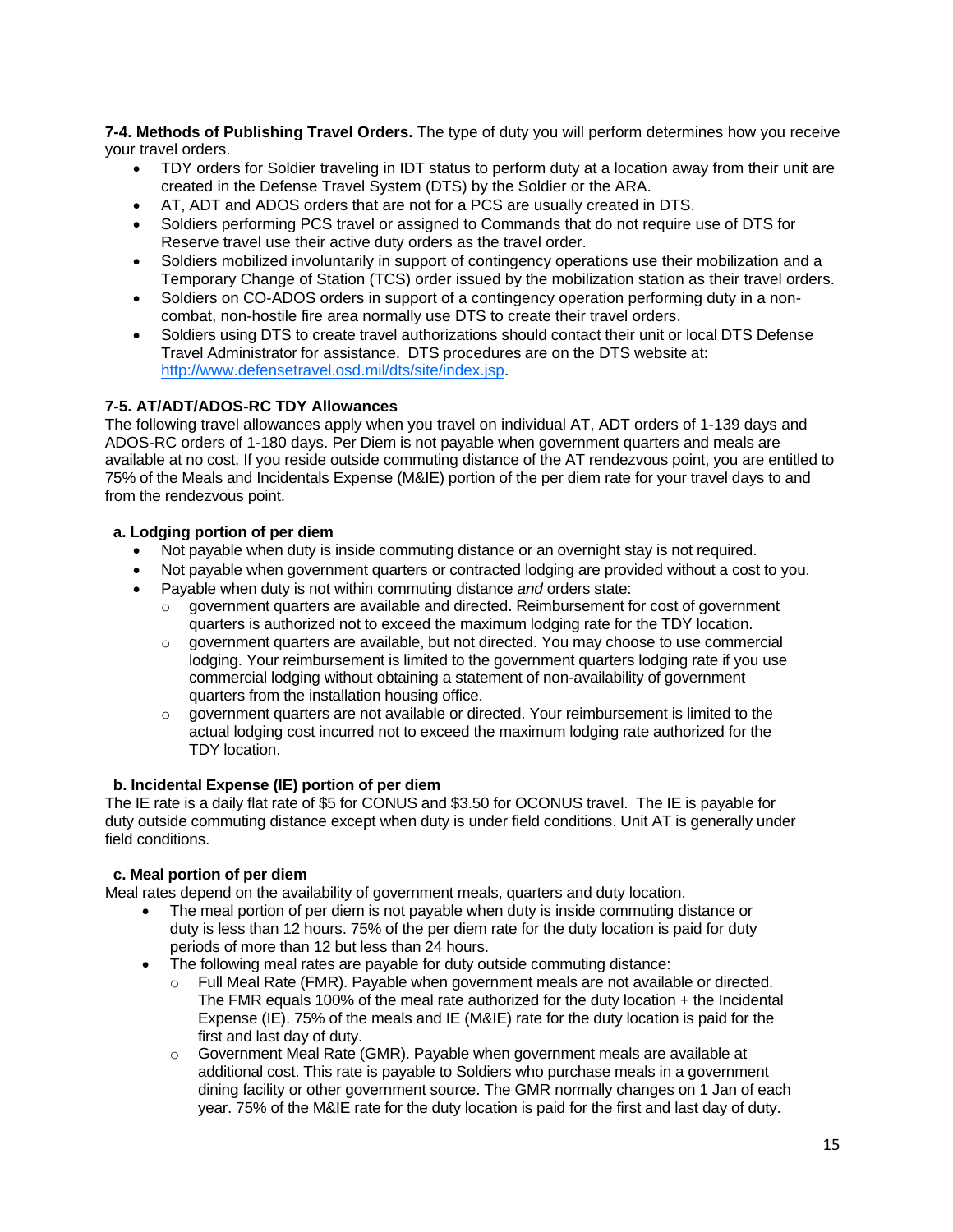- $\circ$  Proportional Meal Rate (PMR). Payable when government quarters and only one or two government meals are available daily. The PMR is equal to the  $(FMR + GMR) / 2$  + IE rounded up to the next full dollar amount. 75% of the M&IE rate for the duty location is paid for the first and last day of duty.
- Deductible Meals. Deductible meals are meals provided without charge to you but at a cost to the government. Soldiers must indicate the number of deductible meals consumed on the travel voucher. Examples of deductible meals are meals provided without charge in a dining facility, meals included in a registration fee, and meals included in the cost of a room. MREs are not deductible meals unless they are the only meals available. Meals provided without charge by lodging facilities or on an aircraft are not deductible meals. PMR is payable on days when one or two deductible meals are available.

# <span id="page-19-0"></span> **d. Mileage**

- Payable when duty is outside commuting distance.
- Soldiers authorized to travel by Privately Owned Conveyance (POC) as more advantageous to the government receive per diem for days of travel. Travel days are determined by dividing the official distance to the TDY location (as determined by the DOD Official Table of Distances) by 400.
- Soldiers authorized to travel by POC limited to the constructed cost by commercial carrier receive mileage not to exceed the cost to travel by government-contracted airfare to the TDY location. The constructed cost includes airfare only.
- Soldiers traveling by commercial transportation are authorized mileage to and from the transportation terminal.
- For unit AT, mileage is payable to Soldiers residing outside commuting distance of the rendezvous point or authorized POC travel to the AT location.

# **e. Inactive Duty Training (IDT) TDY Allowances**

- You are entitled to mileage reimbursement if directed to perform duty at an alternate work site within commuting distance of your Reserve unit. You will not receive per diem.
- You are entitled to per diem and mileage if directed to perform TDY in an IDT status.
- Mileage for local or TDY travel is limited as follows:
	- $\circ$  For travel from home to the TDY location, mileage reimbursement is limited to the lesser of the distance from home, or the unit to the TDY location.
	- $\circ$  For travel from an alternate location to the TDY location, mileage reimbursement is limited to the lesser of the distance from the alternate location, or the unit, to the TDY location.
- You will use DTS to process your travel claims for local or TDY travel in an IDT status.

# **f. Permanent Change of Station (PCS) Travel Allowances**

1. ADT orders of 140 or more, ADOS-RC orders of 181 or more and CO-ADOS orders of 181 or more consecutive days in a non-combat zone are PCS orders. Soldiers on PCS orders receive per diem at the standard CONUS rate + lodging tax for the authorized travel time to and from the PCS location Per diem is not payable after arrival at the PCS location.

2. You are authorized movement of household goods and dependents to the PCS location if orders do not direct unaccompanied PCS. When movement of dependents and household goods are authorized your BAH rate will be based on your PCS location even if you do not move your dependents or household goods. Movement of household goods and dependents overseas is normally not authorized for active duty periods of less than 1 year.

3. Mileage for PCS travel is payable at the rate prescribed in chapter 2 of the JTR for the Soldier and dependents.

# **g. Contingency Operations travel allowances**

1. Soldiers performing duty under 10 USC 12302 or 12304 mobilization orders receive per diem based on availability of government quarters and lodging. When both quarters and lodging are provided without charge, only the IE is payable. 75% of the per diem rate for the duty location is paid for the first and last day of duty.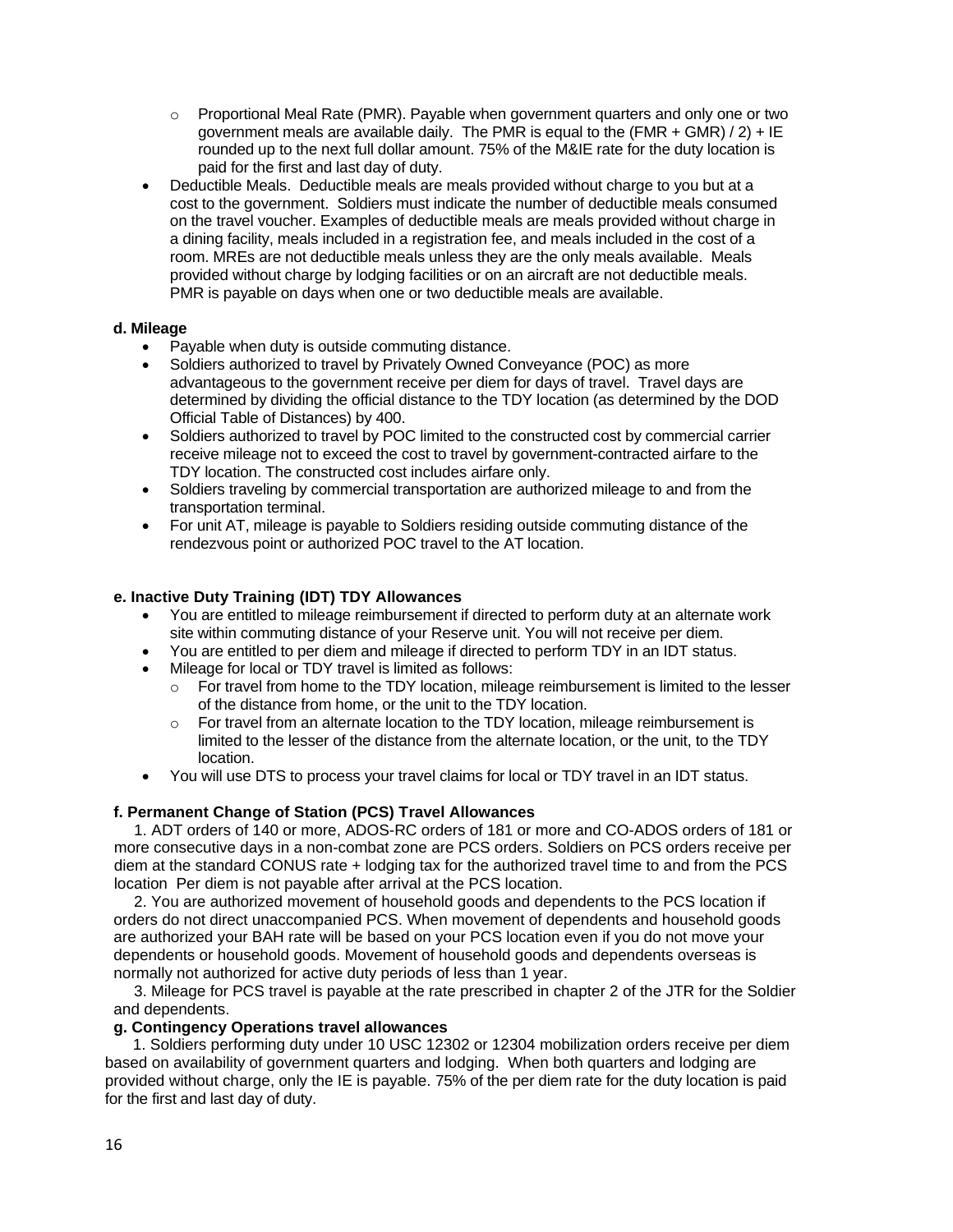2. Soldiers performing duty outside of a designated combat zone on 10 USC 12301(d) orders of over 180 days in one location are in a PCS status. See paragraph F-8 for PCS entitlements. See paragraph F-14 for instructions on forwarding the DD 1351-2 to DFAS.

<span id="page-20-0"></span>**7-4. Methods of Payment.** The type of duty you will perform determines how you receive your travel advance (if needed and authorized), along with per diem and transportation payment.

- Soldiers performing travel on AT, ADT and ADOS orders that are not for a PCS normally use the Defense Travel System (DTS) to request travel advances and create travel vouchers.
- Soldiers mobilized involuntarily in support of contingency operations submit travel advance and settlement claims to the Contingency Travel branch of DFAS Indianapolis. Travel is paid using a DD 1351-2.
	- $\circ$  Email travel claim to [dfas-contingencytravel@mail.mil](mailto:dfas-contingencytravel@mail.mil).
	- $\circ$  Fax travel claim to (317) 275-0332
	- o Mail travel claim to DFAS Travel Pay Services, ATTN: Dept. 3900, 8899 E. 56th Street, Indianapolis, IN 46249-3900.
- Soldiers on CO-ADOS orders in support of a contingency operation performing duty in a non-combat zone area normally use DTS to request travel advances and create travel vouchers.

<span id="page-20-1"></span>**7-5. Travel Advances.** Soldiers who do not have a Government Travel Charge Card (GTCC) may request an advance of travel entitlements. Soldiers on active duty in support of contingency operations are exempt from using the GTCC. Travel advances are limited to 100% of lodging and miscellaneous expenses (i.e., rental car) and 80% of meals and incidental expenses (M&IE).

 **a.** All Soldiers may use the DFAS Travel Voucher Direct option at [https://corpweb1.dfas.mil/askDFAS/custMain.action?mid=5080](https://corpweb1.dfas.mil/askDFAS/custMain.action?mid=5080%20) to submit travel advance requests.

**b.** Soldiers on TDY orders for other than contingency operations may request advances by submitting the following:

- Copy of orders. The orders must contain a statement authorizing a travel advance
- DFAS Form 9213 (TDY Travel Advance Request Form)
- SF 1199A indicating the bank account to receive the advance.
- A voided check (not a deposit slip)
- Expected lodging cost.
- A statement from the Soldier's supervisor that includes the Soldier's name, SSN, and a statement that the Soldier does not have a GTCC.

 **c.** Fax all the information to DFAS Travel Operations-Indianapolis at (317) 275-0336 or e-mail to [DFASINTravelAdvances@dfas.mil.](mailto:DFASINTravelAdvances@dfas.mil) *[NOTE: You must submit a settlement voucher within 5 days of completion of travel. If DFAS does not receive your voucher within 90 days of completion of travel, they will collect the amount advanced from your pay.*

 **d**. Soldiers on contingency operations orders who are not using DTS may request advances by submitting a copy of travel orders and include a cover sheet with name, address, current EFT, and current phone number. DFAS Contingency Travel processes advances within 72 hours upon receipt. Advances are deposited to the same account as your travel settlements.

# 1) **Fax Numbers**

COM: (317) 275-0122 DSN: 510-366-0122

2) **Mailing Address** DFAS Travel Pay Services ATTN: Dept. 3900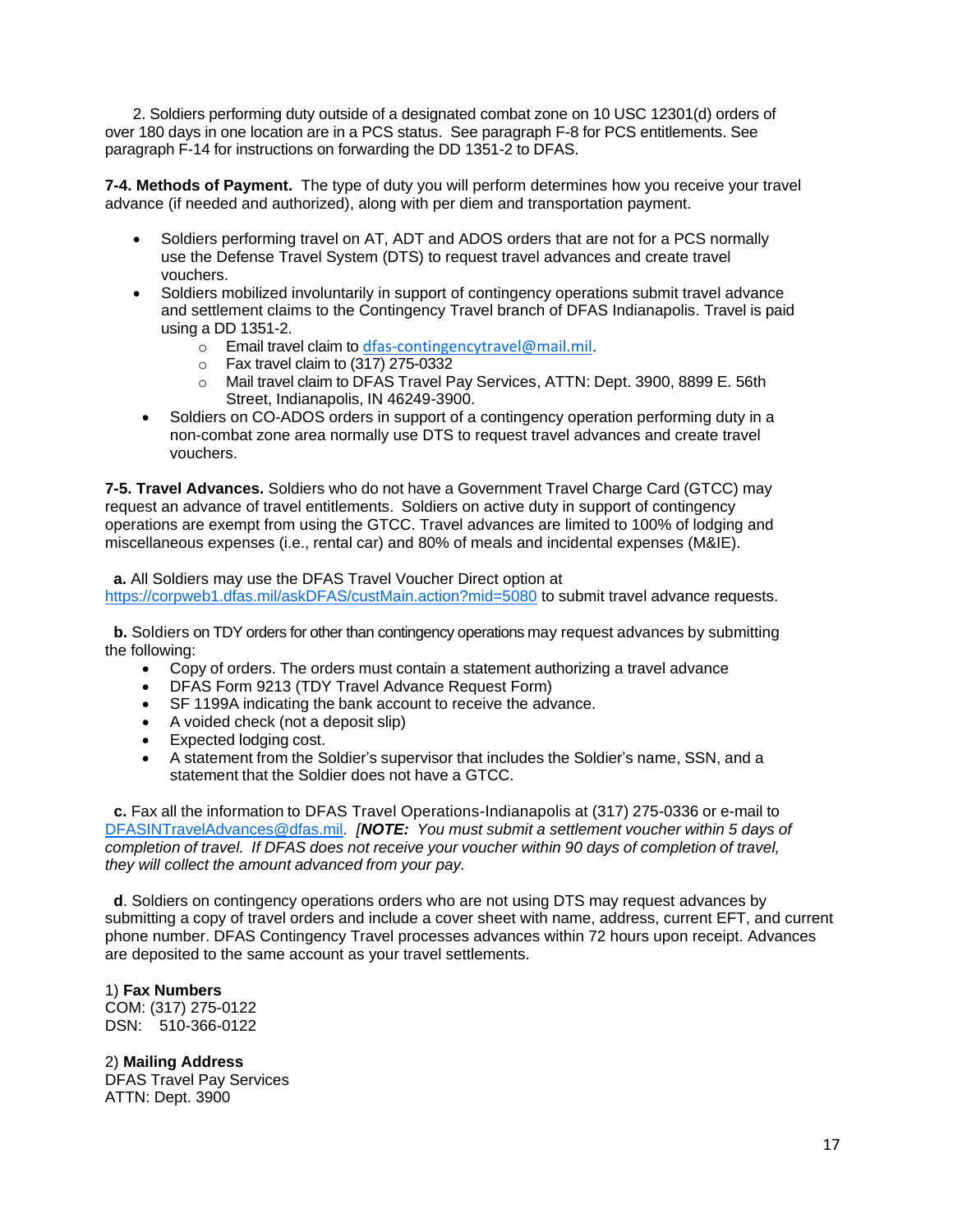8899 East 56th Street Indianapolis, IN 46249

You are encouraged to use a TDY Travel Advance Checklist (DFAS Form 9213) available on the DFAS website, [http://www.dfas.mil/civilianemployees/travelpay/forms.html.](http://www.dfas.mil/civilianemployees/travelpay/forms.html) It is important to note that under contingency operations, government sponsored travel charge cardholders are entitled to travel advances rather than using the travel charge card in order to reduce delinquent travel charge accounts. .

# <span id="page-21-0"></span>**7-6. Travel Reimbursement**

Initiating payment of your travel entitlements requires completing a travel voucher. Create the voucher in DTS if you traveled on DTS orders or compete a DD Form 1351-2 if you traveled on manual or TCS orders.

### **a. Local travel (inside commuting distance of duty location, no travel orders required)** Process claims in DTS.

# **b Local travel (duty inside commuting distance, outside corporate limits)**

Soldiers on active duty orders that state "duty inside commuting distance, outside corporate limits", are entitled to payment from mileage from their home to the duty location. The mileage is paid with your Basic Pay and allowances. Do not submit a DD 1351-2, SF 1164 or create a DTS authorization.

# **c. Temporary Duty (TDY)**

 Soldiers using DTS should visit the DTS website at <http://www.defensetravel.osd.mil/dts/site/index.jsp> for guidance on using DTS to process travel vouchers. You can also seek assistance from your ARA and Defense Travel Administrator (DTA).

### **d. Permanent Change of Station (PCS)**

ADT orders of 140 or more days, ADOS-RC orders of 181 or more days and CO-ADOS orders of 181 or more days in a non-combat zone location are PCS orders if the period is consecutive and performed in one location. Submit claims for PCS travel using a DD Form 1351-2.

### **7-7. Travel voucher preparation**

- Soldiers must submit a travel claim within 5 days of completion of travel. Soldiers performing TDY longer than 30 days must file accrual travel vouchers at the end of each month to receive payment for travel entitlements earned to that point.
- Soldiers not using DTS must complete and submit a DD Form 1351-2.
	- o Use DD Form 1351-2C when your itinerary or list of reimbursable expenses on your DD 1351-2 requires a continuation sheet.
	- $\circ$  The Soldier must sign and date blocks 20a-b of the voucher and attach appropriate supporting documents from the table below as applicable.
	- o A reviewing official must complete blocks 20 c-f before the voucher is sent to DFAS for processing
	- $\circ$  If you used a Government Travel Charge Card (GTCC), you must select "Split Disbursement" in block 1 of the DD 1351-2 and indicate the amount to send to your GTCC to pay for the items that you charged on it.
	- $\circ$  The order approving authority must complete blocks 21a –d to approve reimbursement of any expenses that are not specified on the order.

| Documents needed with DD 1351-2                              | TDY (AT, ADT,<br>ADOS-RC, IDT) | <b>PCS</b> | Contingency<br><b>Operations</b> |
|--------------------------------------------------------------|--------------------------------|------------|----------------------------------|
| Travel orders (includes mobilization and TCS orders)         |                                |            |                                  |
| Lodging receipts (any amount)                                |                                |            |                                  |
| Demobilization orders (REFRAD order or DD214)                |                                |            |                                  |
| Rental car receipt (any amount, must be authorized on order) |                                |            |                                  |
| Copies of travel advances or accrual payments                |                                |            |                                  |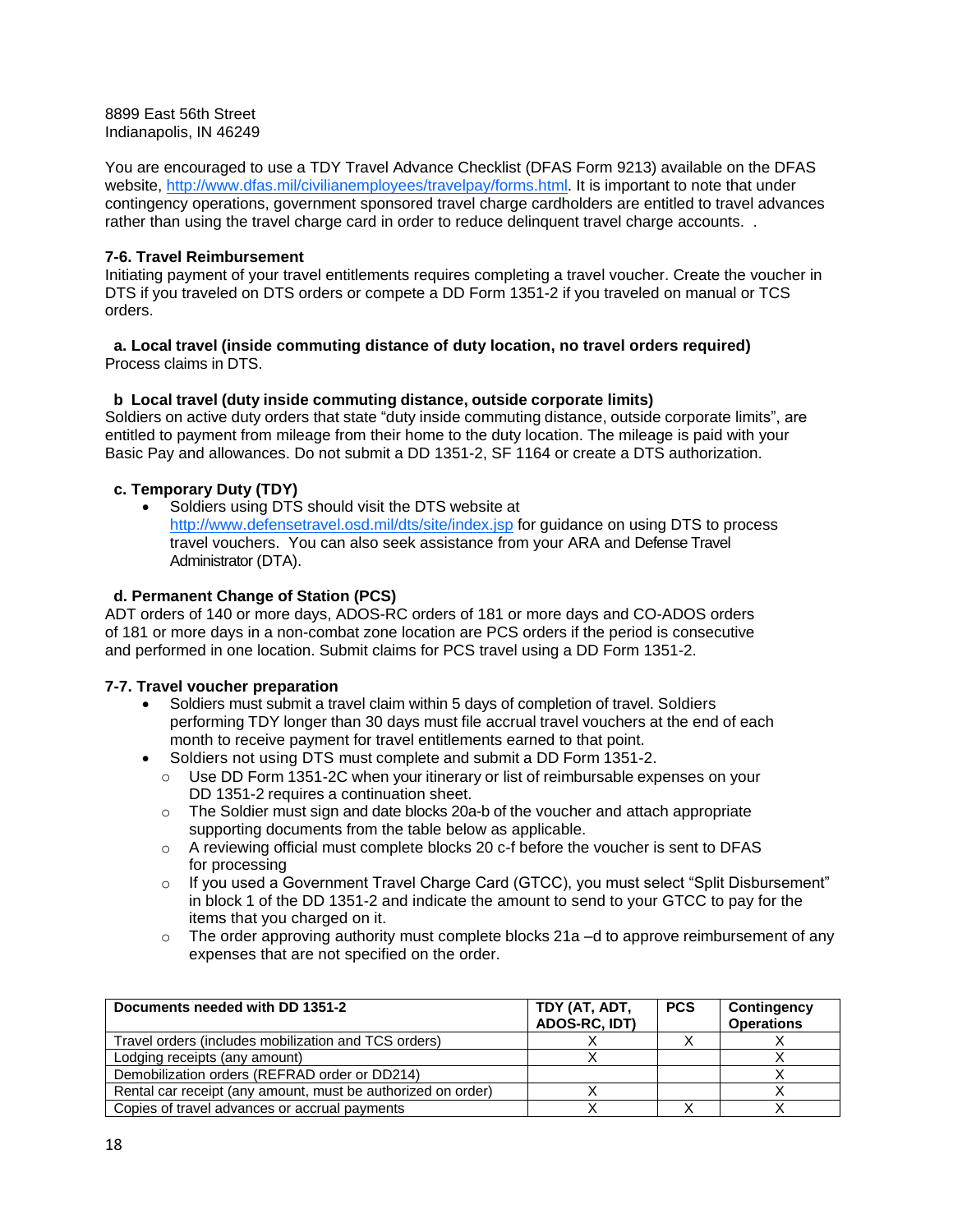| Statement of non-availability of government meals or quarters |  |  |
|---------------------------------------------------------------|--|--|
| (when orders direct use of government facilities)             |  |  |
| Receipts for any authorized expense of \$75 or more           |  |  |
| DA Form 31 for leave used during travel period                |  |  |
| SF 1199A to provide bank information for direct deposit.      |  |  |

# <span id="page-22-0"></span> **f. Other types of travel vouchers**

- Supplemental Travel Voucher Used to request payment of entitlements that were not paid on the original DTS voucher or DD 1351-2. If using DTS, contact your ARA to amend your voucher. If using a DD 1351-2, prepare DD Form 1351-2 and enter "SUPPLEMENTAL" in the itinerary section. Required supporting documentation include:
	- $\circ$  A document providing an explanation of the item(s) that were not paid on the original DD 1351-2.
	- o A copy of the original travel payment.
	- $\circ$  A copy of the initial DD Form 1351-2 and continuation sheets.
	- o A copy of the travel orders and amendments.
	- $\circ$  A copy of any receipts or other documents supporting the unpaid items. If you do not have the receipts, provide a written statement attesting to the accuracy of items claimed. Statements should reflect the same information that would have been on the receipt.
- Accrual Voucher Soldiers performing TDY or TCS in excess of 45 days should file accrual vouchers every 30 days beginning at 30 days after beginning TDY. Soldiers who have government quarters and meals provided may opt to file for the incidental portion of their per diem entitlement or receive all of it after completing the TDY since the amount payable is nominal. If you travel TDY to another location, include the TDY on your monthly accrual voucher. Do not file separate TDY vouchers when you are filing accrual vouchers. If traveling on DTS orders, contact your ARA about filing accrual vouchers. If traveling on manual orders, complete a DD 1351-2 and include the following documents with your accrual voucher:
	- o DD Form 1351-2 marked "ACCRUAL".
	- o Orders (mobilization, TCS and TDY when applicable).
	- o Lodging receipts (if applicable).
	- $\circ$  Rental car receipts (if applicable). Rental car must be authorized in the order.
	- o Any receipts for expenses of \$75.00 or more.
	- o Statement of non-availability for meals and/or lodging.
- Dependent travel voucher Soldiers authorized movement of dependents during a PCS will use DD Form 1351-2 to claim reimbursement for their dependents travel and transportation entitlements.

### <span id="page-22-1"></span>**7-8. Submitting travel claims.**

### **a. Electronic Fund Transfer (EFT)**

EFT is mandatory for travel payments. If using DTS, your bank information must be established in your profile. When traveling on manual orders, the first time that you submit a DD 1351-2 to DFAS you must also include an SF 1199A to provide you bank information for your payment. Remember to include a new SF 1199A if your bank account changed since the last time you submitted a DD 1351-2.

# **b. Government Travel Charge Card (GTCC)**

Travel charge cardholders must indicate in DTS which expenses they charged to their GTCC. Soldiers traveling on manual orders must select "Split Disbursement" in Block 1 on the DD Form 1351-2 to send reimbursement to their GTCC. The traveler must indicate how much of the travel settlement is to be paid to the GTCC for expenses charged to it during travel. You must keep track of GTCC charges when traveling.

# <span id="page-22-2"></span> **c. Manual Voucher Submission**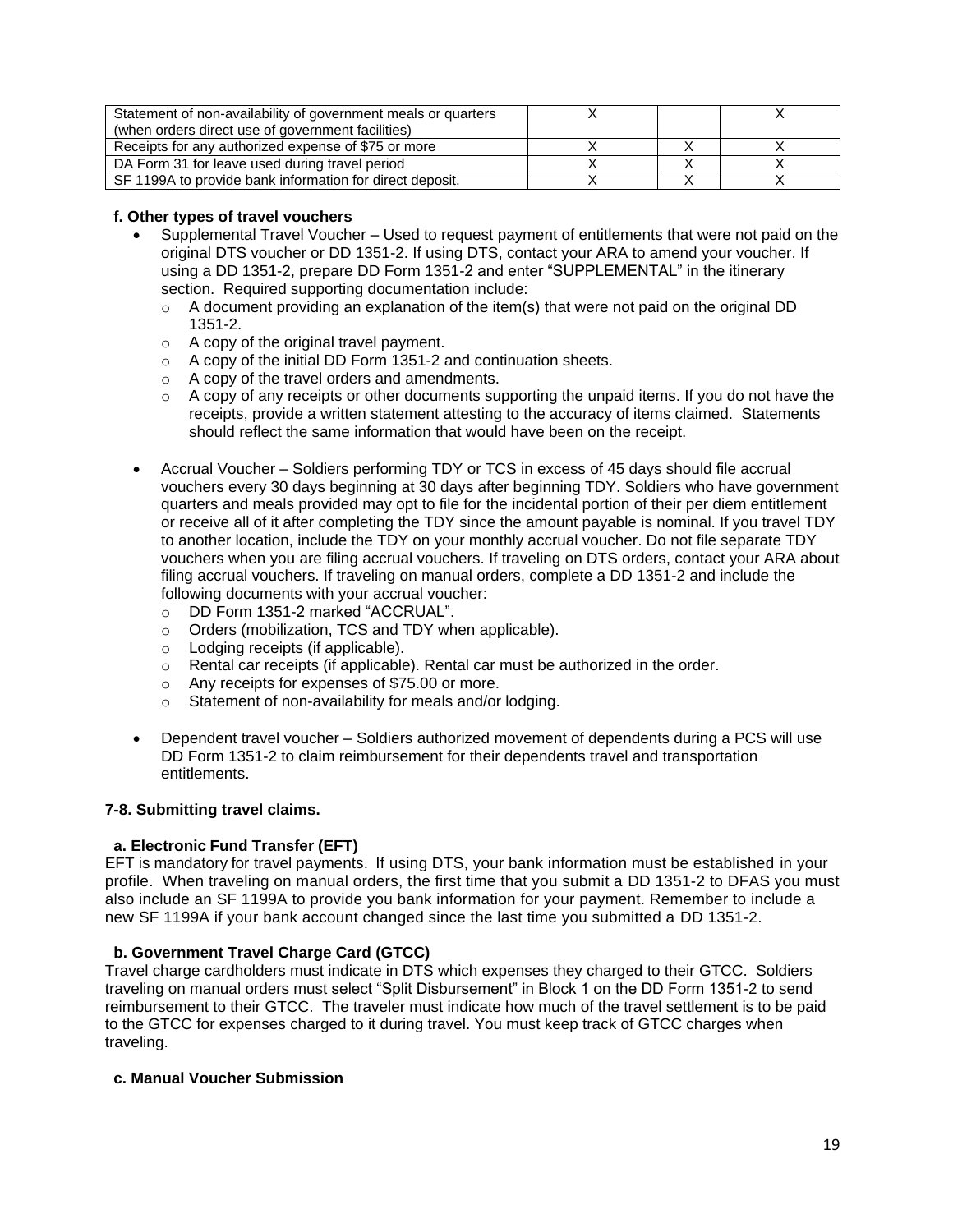Soldiers on non-Contingency Operation orders issued outside of DTS can submit travel vouchers to DFAS Travel Pay Services via mail, fax, or email. Make sure that the voucher is complete to include the reviewer's signature before sending it to DFAS.

- Use the DFAS Travel Voucher Direct option at [https://corpweb1.dfas.mil/askDFAS/custMain.action?mid=5080](https://corpweb1.dfas.mil/askDFAS/custMain.action?mid=5080%20) to submit your voucher on line.
- Mail the voucher to DFAS Travel Pay Services, ATTN: Dept. 3700, 8899 E. 56th Street, Indianapolis, IN 46249-3700. If you submit multiple vouchers simultaneously, staple each separately with its substantiating documents.
- **Email voucher to: [DFAS-ReserveTravel@mail.mil.](mailto:dfas-reservetravel@mail.mil) Voucher and substantiating documents** must be in .pdf, .jpg, or .tif format and total file size must be 4 MBs or less. Send only one travel voucher claim per email; do not send multiple claims on the same email.
- Fax voucher to: (317) 275-0334, DSN 699-0332.

Soldiers on Contingency Operations orders submit travel vouchers to DFAS Contingency Travel Pay Services via mail, fax, or email. Make sure that the voucher is complete to include the reviewer's signature before sending it to DFAS.

- Use the DFAS Travel Voucher Direct option at [https://corpweb1.dfas.mil/askDFAS/custMain.action?mid=5080](https://corpweb1.dfas.mil/askDFAS/custMain.action?mid=5080%20) to submit your voucher on line.
- Mail the voucher to DFAS Travel Pay Services, ATTN: Dept. 3900, 8899 E. 56th Street, Indianapolis, IN 46249-3900. If you submit multiple vouchers simultaneously, staple each separately with its substantiating documents.
- Email voucher to contingency travel@dfas.mil. Voucher and substantiating documents must be in .pdf, .jpg, or .tif format and total file size must be 4 MBs or less. Send only one travel voucher claim per email, do not send multiple claims on the same email.
- Fax voucher to: (317) 275-0332, DSN 699-0332.

Direct questions concerning the status of your travel claim to the Contingency Operations Travel Division at 1-888 DFAS-DNO (1-888-332-7366) or DSN 699-0300.

# **Chapter 8 - Selected Reserve Incentive Program (SRIP)**

### <span id="page-23-0"></span>**8-1. Initial bonus payments**

1. The initial payment of the following bonuses occurs automatically within the timelines prescribed. If you do not receive your payment, contact your ARA/RPAC.

 a. Non-Prior Service Enlistment Bonus. The initial payment should occur within 30 days of completion of Advanced Individual Training.

 b. Prior-service Enlistment Bonus for Soldiers who are MOS qualified. The initial payment should occur within 30 days of enlistment.

 c. Army Civilian Acquired Skills Program Bonus. The initial payment is due the day after the Soldier completes Advanced Individual Training but cannot be processed until the Soldier has been awarded the critical MOS.

D. Reenlistment Bonuses should pay within 31 days of your previous ETS date.

2. The initial payment of the following bonuses must be initiated by your ARA or RPAC:

 a. Prior-service Enlistment Bonus for Soldiers enlisting from the Active Component. The initial payment is due on the date of enlistment.

 b. Prior-service Enlistment Bonus for Soldiers who are not MOS qualified. – The initial payment is due on the date of award of the new MOS.

c. EAB- The initial payment is due on the date of assignment to a TPU.

 d. Officer/Warrant Officer Accession Bonus. The payment is due on the date of assignment to a TPU but not before the officer completes BOLC/WOBC.

 e. Officer/Warrant Officer Affiliation Bonus. The payment is due on the date of assignment to a TPU. If the Officer/Warrant Officer is changing AOC/MOSs to qualify for the bonus, payment cannot occur until award of the new AOC/MOS.